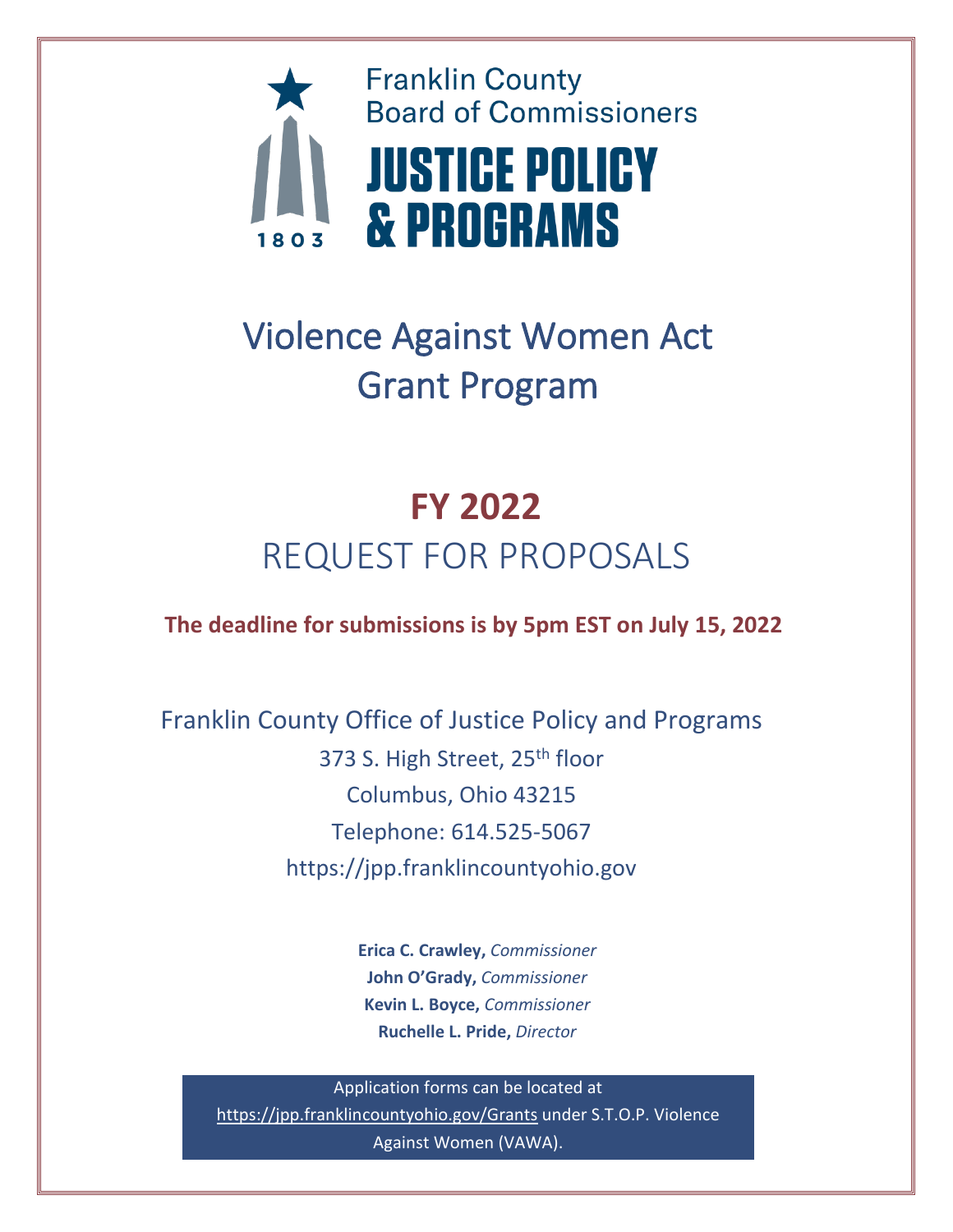

**Franklin County Office of Justice Policy & Programs** Violence Against Women Act Grant Program

2022 Request for Proposals

# **TABLE OF CONTENTS**

| <b>ABOUT OJPP</b>                                       | 3              |
|---------------------------------------------------------|----------------|
| <b>ELIGIBLE APPLICANTS</b>                              | 3              |
| <b>ELIGIBILITY REQUIREMENTS</b>                         | 3              |
| <b>TECHNICAL ASSISTANCE</b>                             | 4              |
| <b>WHAT TO EXPECT</b>                                   | 4              |
| <b>ACTIVITIES THAT COMPROMISE VICTIM SAFETY</b>         | 5              |
| <b>CONFIDENTIALITY AND PRIVACY PROTECTIONS</b>          | 6              |
| VIOLENCE AGAINST WOMEN ACT NON DISCRIMINATION PROVISION | 7              |
| <b>PROGRAM PURPOSE</b>                                  | $\overline{7}$ |
| <b>2017 OHIO STOP IMPLEMENTATION PLAN</b>               | 10             |
| <b>DEFINITIONS FOR IDENTIFIED GOALS</b>                 | 10             |
| NEW AND CONTINUATION PROJECTS                           | 10             |
| <b>FISCAL CONSIDERATIONS</b>                            | 10             |
| <b>PROGRAM ASSESSMENTS</b>                              | 13             |
| <b>ACCOMMODATIONS AND LANGUAGE ACCESS</b>               | 14             |
| POST AWARD REPORTING REQUIREMENTS                       | 14             |
| PROPOSAL COMPONENTS CHECKLIST                           | 16             |
| <b>FORMAT AND SUBMISSION</b>                            | 16             |
| PROGRAM AREAS AND REQUIREMENTS                          | 17             |
| <b>PROPOSAL NARRATIVE</b>                               | 18             |
| PROBLEM STATEMENT AND UNDERSERVED POPULATION            | 18             |
| <b>PROJECT DESCRIPTION</b>                              | 19             |
| SUSTAINABILITY/ACCOMPLISHMENTS/OBSTACLES                | 21             |
| <b>PROJECT OBJECTIVES</b>                               | 21             |
| <b>TIMELINE AND ACTIVITIES</b>                          | 22             |
| ORGANIZATION, STAFF CAPACITY AND CULTURAL COMPETENCY    | 23             |
| <b>COLLABORATION BOARD</b>                              | 24             |
| <b>EXECUTIVE SUMMARY</b>                                | 25             |
| <b>BUDGET REQUIREMENTS</b>                              | 26             |
| <b>UNALLOWABLE COSTS</b>                                | 26             |
| <b>ATTACHMENT B: REQUIRED OBJECTIVES</b>                | 27             |

The STOP Violence Against Women Act (VAWA) funding is federally administered by the Office of Justice Programs, Violence Against Women Office within the U.S. Department of Justice. The subgrant program emphasizes coordinated community approaches to reduce violence against women and to create mutually respectful partnerships between the justice system and victim services.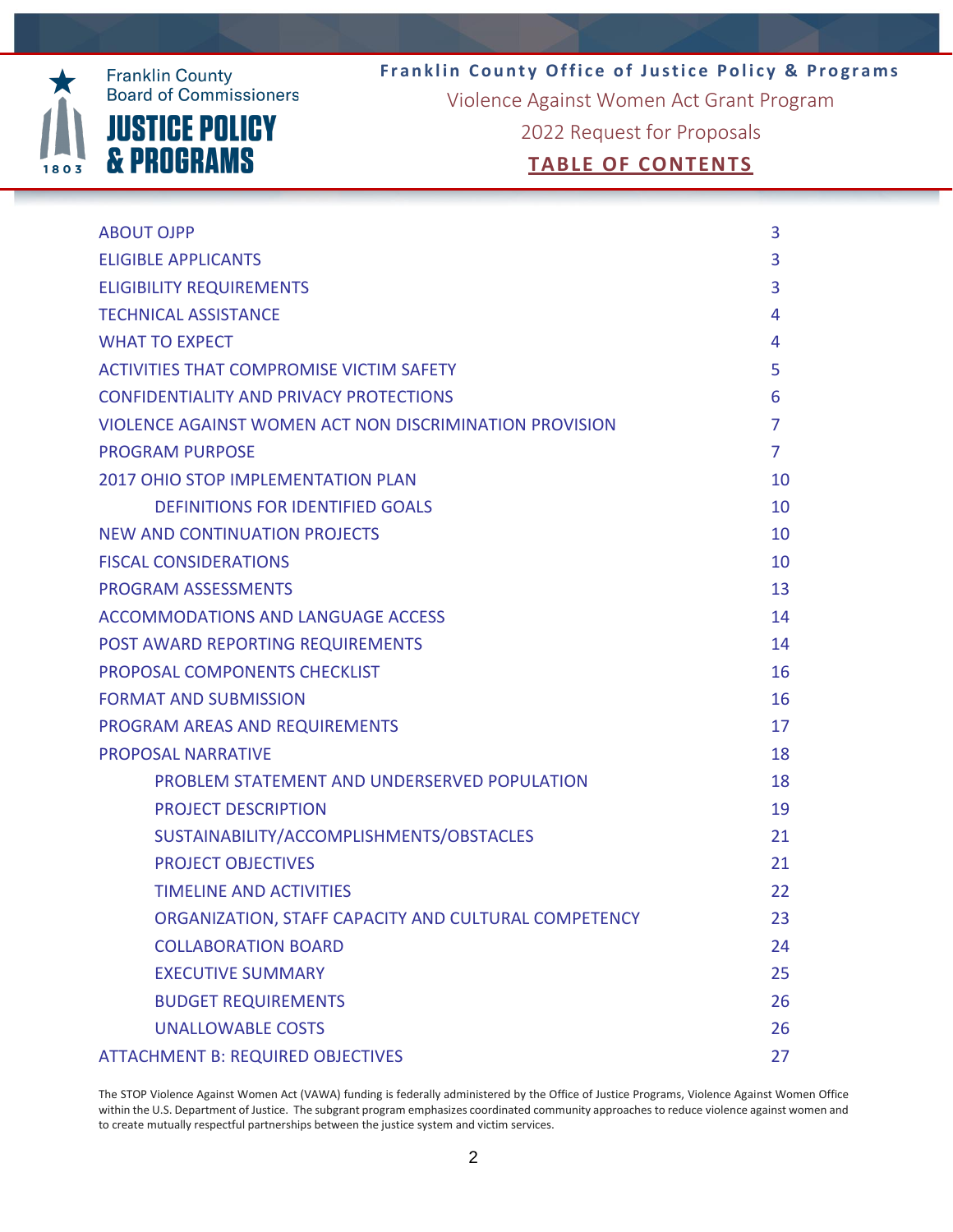#### ABOUT OJPP

The Franklin County Office of Justice Policy and Programs (OJPP) serves as the Metropolitan County Criminal Justice Services Agency for Franklin County and is directed by the oversight of the Franklin County Criminal Justice Planning Board. OJPP is the lead justice planning agency for Franklin County and is responsible for the administration of the Violence Against Women Act (VAWA) block grant among other justice related formula and discretionary grant funds.

VAWA is awarded by the Office on Violence Against Women to the Ohio Office of Criminal Justice Services (OCJS), the state administrative agency, and then passed through to Franklin County based on a formula determined by population.

Applicants submitting proposals intended to serve Franklin County residents shall apply directly to the Franklin County Office of Justice Policy and Programs. Applicants submitting proposals with a statewide impact, including Franklin County shall apply directly to the Ohio Office of Criminal Justice Services (OCJS).

#### ABOUT THE OVW STOP FORMULA GRANT PROGRAM

The Services\*Training\*Officers\*Prosecutors (STOP) Violence Against Women Formula Grant Program (STOP Formula Grant Program) is authorized by VAWA and subsequent legislation and supports communities, including American Indian tribes and Alaska Native villages, in their efforts to develop and strengthen effective responses to sexual assault, domestic violence, dating violence, and stalking.

#### ELIGIBILE APPLICANTS

All VAWA applicants must have an organization, or subrecipient that will serve as the fiduciary agent and assume overall responsibility for the grant. Eligible VAWA subrecipients include:

- 1. A unit of local government or council of governments. A unit of local government has legislative autonomy, jurisdiction, and authority to act in certain circumstances. Units of government include a city, county, township, or village. If two or more jointly apply, they must designate one body to take the lead role and identify that agency's fiscal officer, or
- 2. Local and state nonprofit, non-governmental victim service programs.
- 3. Law enforcement agencies applying under this solicitation must be in compliance with crime statistics reporting, using either the [Ohio Incident-Based Reporting System](http://ocjs.ohio.gov/oibrs/) (OIBRS) or the FBI Uniform Crime Reporting Program's National Incident-Based Reporting System (NIBRS) Collection Application (NCA), per [Ohio Revised Code Section 5502.62\(C\)\(6\).](http://codes.ohio.gov/orc/5502.62)

#### ELIGIBILITY REQUIREMENTS

- 1. Applicants must submit a complete application for each new grant cycle. If the project is a continuation of a previous project, please select Continuation on the Title Page and give the grant number. Failure to properly designate the project as new or continuation may jeopardize funding.
- 2. All applicants, with the exception of nonprofit victim service providers, must submit a signed Attachment A with the application. The Attachment A consists of two components: (1) a letter that states the applicant has consulted with a state or local nonprofit victim service provider during the course of developing the application, and (2) a victim service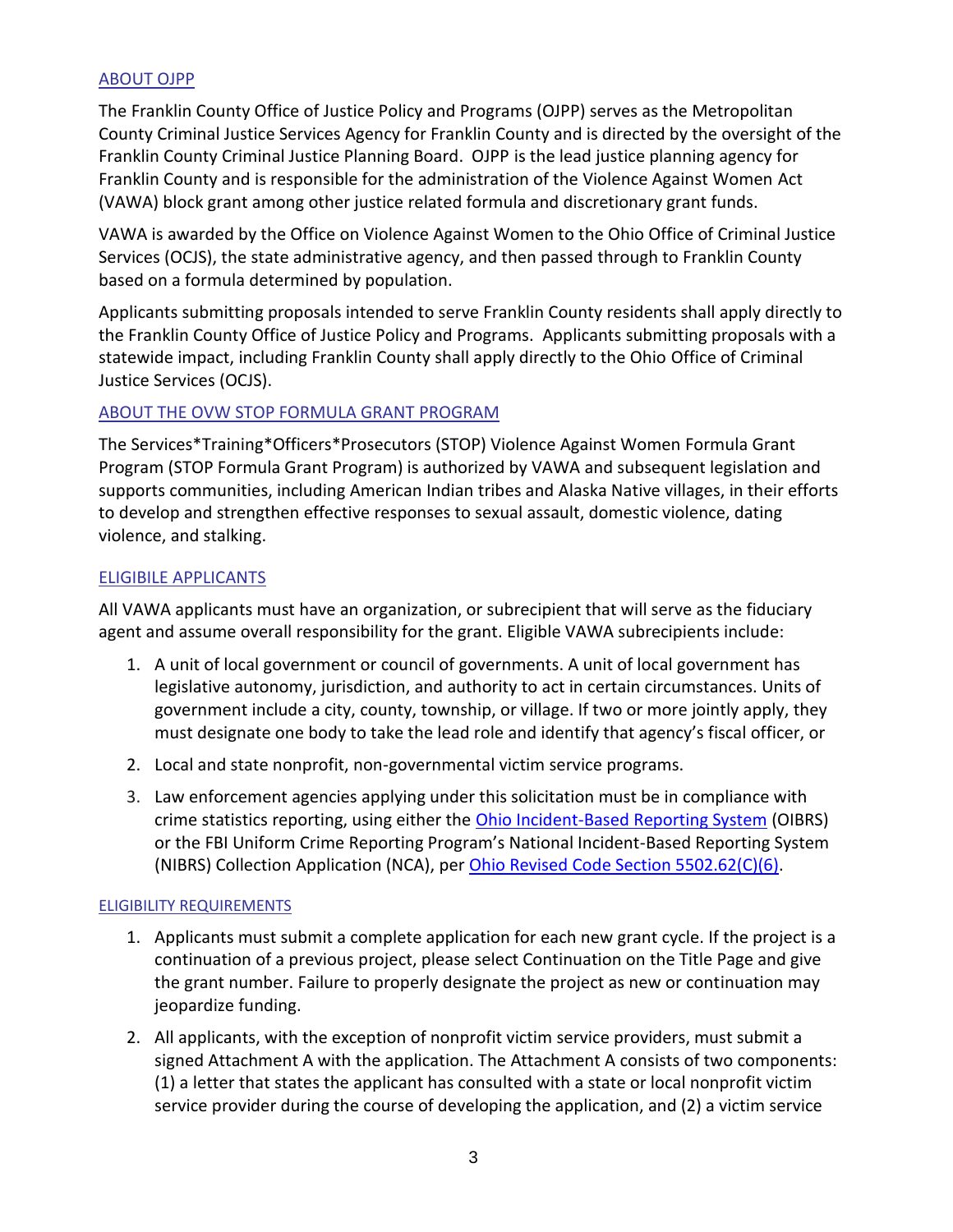consultation certification form signed by both the applicant and victim service provider. The Attachment A template can be accessed at [http://www.ocjs.ohio.gov/Attachment\\_A\\_Victim\\_Service\\_Consultation.pdf.](http://www.ocjs.ohio.gov/Attachment_A_Victim_Service_Consultation.pdf) The Attachment A will be submitted with the Collaboration Board Letters as an attachment.

3. Projects applying under VAWA must have a collaboration group representing law enforcement, prosecution, victim service providers, and any other applicable agency/representative that will help to inform the project's activities and goals.

(Collaboration Board-refer to page 16 and 24.)

*Nonprofit victim service providers/agencies that receive funding under this solicitation are not required, nor should they report identifying information regarding clients served to the Homeless Management Information System.* The term 'personally identifying information' or 'personal information' means individually identifying information for or about an individual including information likely to disclose the location of a victim of domestic violence, dating violence, sexual assault, or stalking, regardless of whether the information is encoded, encrypted, hashed, or otherwise protected, including—(A) a first and last name; (B) a home or other physical address; (C) contact information (including a postal, e-mail or Internet protocol address, or telephone or facsimile number); (D) a social security number, driver license number, passport number, or student identification number; and (E) any other information, including date of birth, racial or ethnic background, or religious affiliation, that would serve to identify any individual.

# TECHNICAL ASSISTANCE

For technical assistance on any part of the VAWA application, please contact the OJPP Deputy Director for Survivor Services, Kevin Greenwood, by e-mail at Kevin.Greenwood@FranklinCountyOhio.Gov or by phone at 614-525-5067. The application directives and required budget forms can be located at<https://jpp.franklincountyohio.gov/grants> under S.T.O.P. Violence Against Women (VAWA). **Please note the narrative portion of the application should be created using the section headers as described on pages 17-23.**

# WHAT TO EXPECT

# **OJPP implements a competitive five-tiered application review process:**

- 1. Internal compliance (financial and programmatic reporting) reviews.
- 2. Peer (professionals from the field) and/or OJPP subject matter expert reviews.
- 3. Review of proposed funding plan by Director of OJPP.
- 4. Non-binding approval by the Franklin County Criminal Justice Planning Board.
- 5. Funding plan review and approval by the Franklin County Board of Commissioners and the Director of the Ohio Office of Criminal Justice Services.

**Award notifications and expectations:** Applicants that are recommended for funding will be notified and required to complete all forms and pre-award conditions. All awards will be for 12 months of funding, operating from January 1, 2023, through December 31, 2023.

# **Forms and assurances included with pre-award conditions include but are not limited to:**

■ Equal Employment Opportunity Certification Form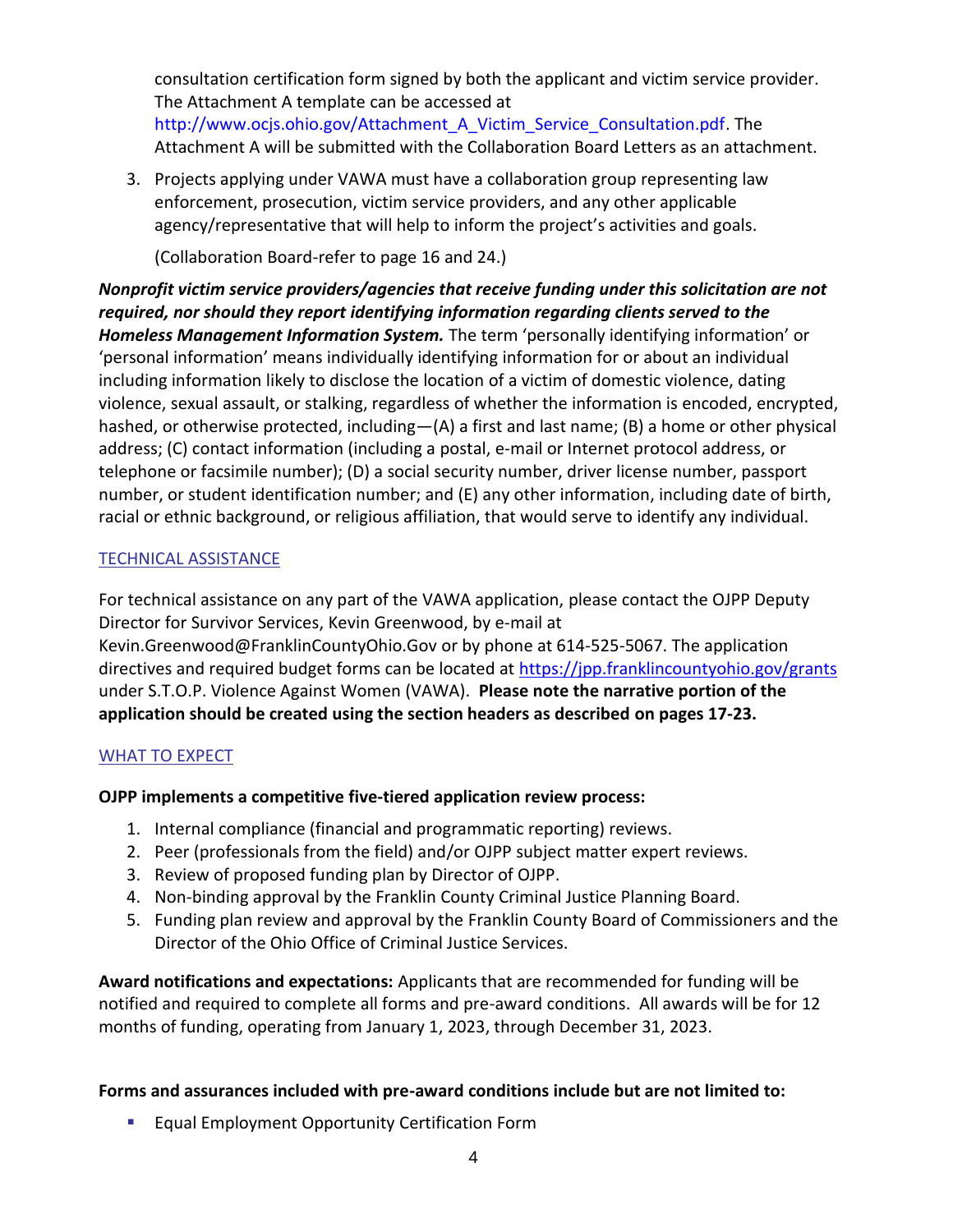- Civil Rights and EEOP Questions Part 1 Form
- Standard Assurances Form
- Special Conditions Form
- Fidelity Insurance/Surety Bond (Note: Only applicable for non-profit applicants)
- Proof of Tax Exempt Status (Note: Only applicable for non-profit applicants)
- Registration in the System for Award Management (sam.gov)
- Statement of Acknowledgement Form (regarding activities that will not be carried out that compromise victim safety and recovery)

Acknowledgement of Notice of Statutory Requirement to Comply with the Confidentiality and Privacy Provisions of the Violence Against Women Act, as amended

- Conditions of Suitability to Interact with Participating Minors<https://www.justice.gov/ovw/page/file/1202141/download>
	- o The pre-award condition will include submitting the following:
		- A description of the criteria for identifying persons that require a background check (**Background checks are allowable budget costs**)
		- A description of how the searches will be conducted (sex offender database, background checks)
		- A description of how background checks will be tracked
		- A submission of the form used to document background checks (programmatic site visits will require submitting completed forms to OCJS for review upon request)
- Policy Workplace Response to Sexual Misconduct, Domestic Violence and Dating Violence<https://www.justice.gov/ovw/page/file/1295756/download>
	- $\circ$  The recipient and any subrecipient at any tier must have a policy, or issue one within 270 days of the award date, to address workplace-related incidents of sexual misconduct, domestic violence, and dating violence involving an employee, volunteer, consultant, or contractor.
	- o A policy must be available for OCJS to review upon request

In addition to the pre-award condition requirements and this Request for Proposal, all subrecipients are bound by the **Federal Subgrant Conditions Handbook**. Project directors are required to attend a mandatory online orientation. Please note: the STOP Violence Against Women is a reimbursement grant. Projects will submit Quarterly Subgrant Reports through the online grants management system to request reimbursement for grant expenses. Reimbursements are contingent on meeting the requirements of the grant including, but not limited to, performance reporting requirements as described in the Pre-Award Conditions.

# ACTIVITIES THAT COMPROMISE VICTIM SAFETY AND RECOVERY

*The following activities have been found to jeopardize victim safety, deter or prevent physical or emotional healing for victims, or allow offenders to escape responsibility for their actions and cannot be supported with STOP Violence Against Women Act Formula Grant Program funding:*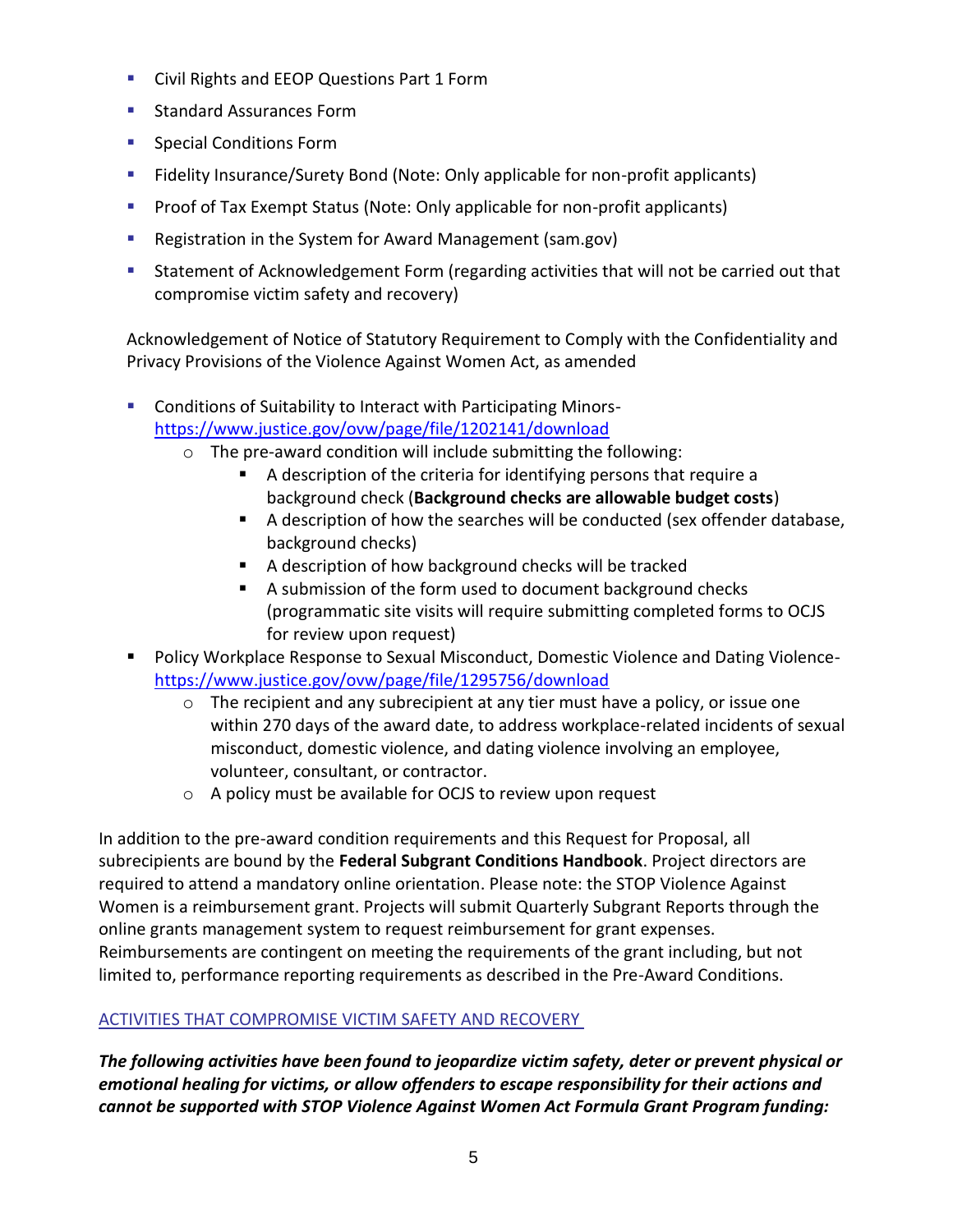- **Procedures or policies that exclude victims from receiving safe shelter, advocacy services,** counseling, and other assistance based on their actual or perceived age, immigration status, race, religion, sexual orientation, gender identity, mental health condition, physical health condition, criminal record, work in the sex industry, or the age and/or gender of their children;
- **•** Procedures or policies that compromise the confidentiality of information and privacy of persons receiving OVW-funded services;
- **Offering perpetrators the option of entering pre-trial diversion programs;**
- Requiring mediation or counseling for couples as a systemic response to domestic violence or sexual assault, or in situations in which child sexual abuse is alleged;
- Requiring victims to report sexual assault, stalking, or domestic violence crimes to law enforcement or forcing victims to participate in criminal proceedings;
- Relying on court-mandated batterer intervention programs that do not use the coercive power of the criminal justice system to hold batterers accountable for their behavior;
- Supporting policies that deny individuals access to services based on their relationship to the perpetrator;
- Supporting policies or engaging in practices that impose restrictive conditions to be met by the victim in order to receive services (e.g., attending counseling, seeking an order of protection);
- **E** Sharing confidential victim information with outside organizations and/or individuals without the documented consent of the victim;
- **Placing of batterers in anger management programs; or,**
- **•** Procedures that would penalize or impose sanctions on victims of domestic violence or sexual assault for failure to testify against the abuser and/or the perpetrator.

# CONFIDENTIALITY AND PRIVACY PROTECTIONS

*OVW grantees [recipients] and their subgrantees [subrecipients]<sup>1</sup> are prohibited from disclosing personally identifying information collected in connection with services requested, utilized, or denied through the grantee and their subgrantee's programs, to any third party or third-party database without informed, written, reasonably time-limited consent of the person, unless compelled by statutory or court mandate. Where there is a mandate to release information, grantees and subgrantees must make reasonable attempts to provide notice to victims affected by the disclosure of information. They must also take necessary steps to protect the privacy and safety of the persons affected by the release of the information. Regarding unemancipated minors or persons with disabilities lacking capacity to consent, a parent or guardian may consent to the disclosure; however, an abuser of a minor, person with disabilities, or the minor's other parent is prohibited from giving consent to the disclosure. If a minor or a person with a legally appointed guardian is permitted by law to receive services without the parent's or guardian's consent, the minor or person with a guardian may release information without additional consent. Due to a* 

<sup>1</sup> The terms Grantee/Recipient and Subgrantee/Subrecipient are used interchangeably throughout this document.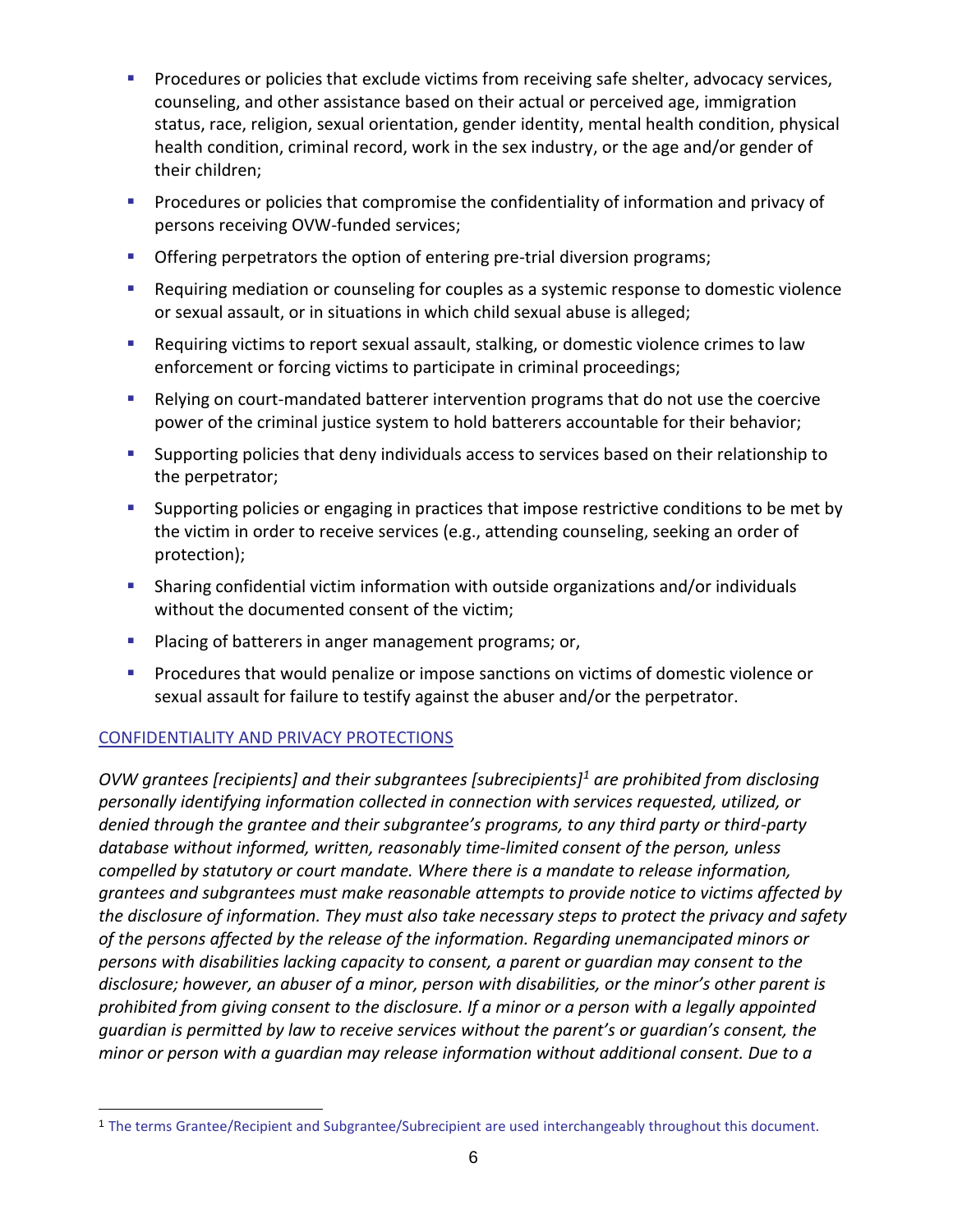*requirement in VAWA 2013, grantees and subgrantees must document their compliance with the confidentiality and privacy provisions required under this section.*

### VIOLENCE AGAINST WOMEN ACT NON-DISCRIMINATION PROVISION

The Violence Against Women Act (VAWA), as amended, prohibits OVW grantees from excluding, denying benefits to, or discriminating against any person on the basis of actual or perceived race, color, religion, national origin, sex, gender identity, sexual orientation, or disability in any program or activity funded in whole or in part by OVW (34 U.S.C. § 12291(b)(13)). Recipients may provide sex-segregated or sex-specific programming if doing so is necessary to the essential operation of a program, so long as the recipient provides comparable services to those who cannot be provided with the sex-segregated or sex-specific programming. For more information about how DOJ interprets the non-discrimination provision in VAWA, see **Frequently Asked Questions on the Non-Discrimination Grant Condition in the Violence Against Women Act of 2013.**

#### PROGRAM PURPOSE

STOP VAWA funding requests must meet one or more of the following applicable federal statutory purpose areas:

- 1. Training law enforcement officers, judges, other court personnel, and prosecutors to more effectively identify and respond to violent crimes against women, including the crimes of sexual assault, domestic violence, stalking, and dating violence, including the use of nonimmigrant status under subparagraphs (U) and (T) of section 101(a)(15) of the Immigration and Nationality Act (8 U.S.C. 1101(a));
- 2. Developing, training, or expanding units of law enforcement officers, judges, other court personnel, and prosecutors specifically targeting violent crimes against women, including the crimes of sexual assault, dating violence, stalking, and domestic violence;
- 3. Developing and implementing more effective police, court, and prosecution policies, protocols, orders, and services specifically devoted to preventing, identifying, and responding to violent crimes against women, including the crimes of sexual assault, dating violence, stalking, and domestic violence, as well as the appropriate treatment of victims;
- 4. Developing, installing, or expanding data collection and communication systems, including computerized systems, linking police, prosecutors, and courts or for the purpose of identifying, classifying, and tracking arrests, protection orders, violations of protection orders, prosecutions, and convictions for violent crimes against women, including the crimes of sexual assault, dating violence, stalking and domestic violence;
- 5. Developing, enlarging, or strengthening victim services and legal assistance programs, including sexual assault, domestic violence, stalking, and dating violence programs, developing or improving delivery of victim services to underserved populations, providing specialized domestic violence court advocates in courts where a significant number of protection orders are granted, and increasing reporting and reducing attrition rates for cases involving violent crimes against women, including crimes of sexual assault, dating violence, stalking, and domestic violence;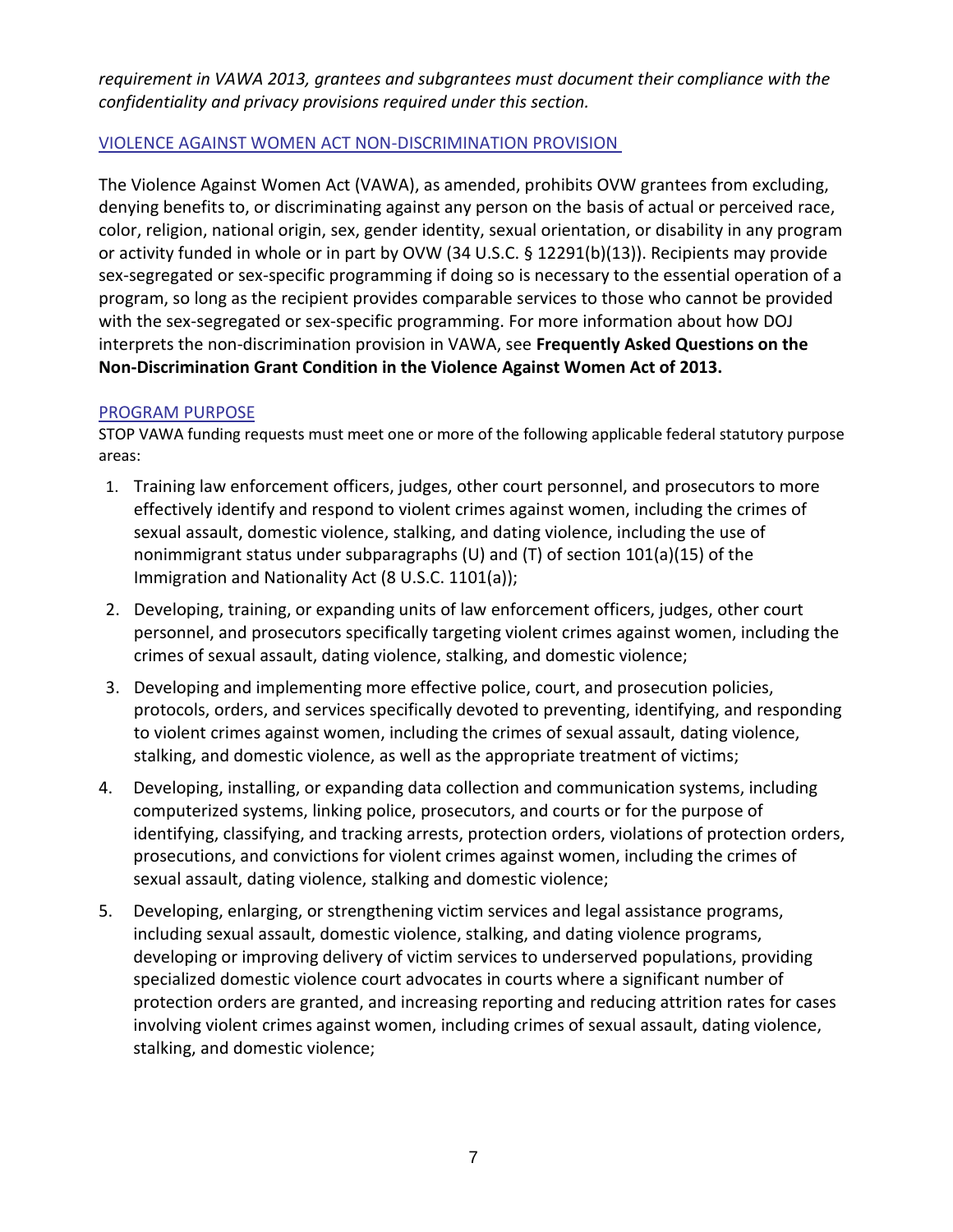- 6. Developing, enlarging, or strengthening programs addressing the needs and circumstances of Indian tribes in dealing with violent crimes against women, including the crimes of sexual assault, dating violence, stalking, and domestic violence;
- 7. Supporting formal and informal statewide, multidisciplinary efforts, to the extent not supported by state funds, to coordinate the response of state law enforcement agencies, prosecutors, courts, victim services agencies, and other state agencies and departments, to violent crimes against women, including the crimes of sexual assault, domestic violence, stalking, and dating violence;
- 8. Training of sexual assault forensic medical personnel examiners in the collection and preservation of evidence, analysis, prevention, and providing expert testimony and treatment of trauma related to sexual assault;
- 9. Developing, enlarging, or strengthening programs to assist law enforcement, prosecutors, courts, and others to address the needs and circumstances of older and disabled women who are victims of domestic violence, dating violence, stalking or sexual assault, including recognizing, investigating, and prosecuting instances of such violence or assault and targeting outreach and support, counseling, and other victim services to such older and disabled individuals;
- 10. Providing assistance to victims of domestic violence and sexual assault in immigration matters;
- 11. Maintaining core victim services and criminal justice initiatives, while supporting complementary new initiatives and emergency services for victims and their families;
- 12. Supporting the placement of special victim assistants (to be known as "Jessica Gonzales Victim Assistants") in local law enforcement agencies to serve as liaisons between victims of domestic violence, dating violence, sexual assault, and stalking and personnel in local law enforcement agencies in order to improve the enforcement of protection orders. Jessica Gonzales Victim Assistants shall have expertise in domestic violence, dating violence, sexual assault, or stalking and may undertake the following activities:
	- developing, in collaboration with prosecutors, courts, and victim service providers, standardized response policies for local law enforcement agencies, including the use of evidence-based indicators to assess the risk of domestic and dating violence homicide and prioritize dangerous or potentially lethal cases;
	- notifying persons seeking enforcement of protection orders as to what responses will be provided by the relevant law enforcement agency;
	- **EXP** referring persons seeking enforcement of protection orders to supplementary services (such as emergency shelter programs, hotlines, or legal assistance services); and;
	- taking other appropriate action to assist or secure the safety of the person seeking enforcement of a protection order.
- 13. Providing funding to law enforcement agencies, nonprofit nongovernmental victim services providers, and State, Tribal, Territorial, and local governments (which funding stream shall be known as the Crystal Judson Domestic Violence Protocol Program) to promote—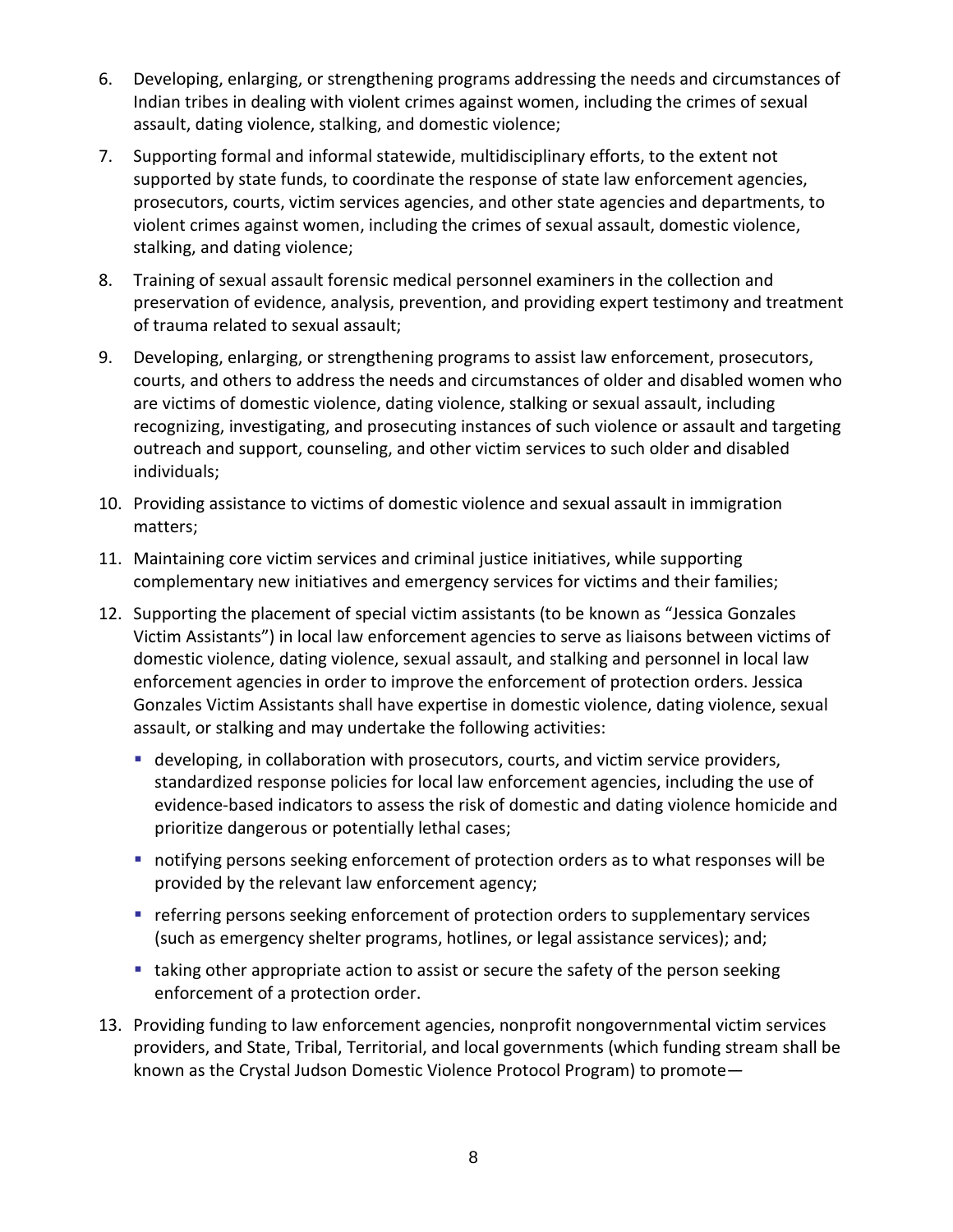- the development and implementation of training for local victim domestic violence service providers, and to fund victim services personnel, to be known as "Crystal Judson Victim Advocates," to provide supportive services and advocacy for victims of domestic violence committed by law enforcement personnel;
- the implementation of protocols within law enforcement agencies to ensure consistent and effective responses to the commission of domestic violence by personnel within such agencies such as the model policy promulgated by the International Association of Chiefs of Police ("Domestic Violence by Police Officers: A Policy of the IACP, Police Response to Violence Against Women Project" July 2003); and
- the development of such protocols in collaboration with State, Tribal, Territorial and local victim services providers and domestic violence coalitions.

Note: Any law enforcement, State, Tribal, Territorial, or local government agency receiving funding under the Crystal Judson Domestic Violence Protocol Program shall, on an annual basis, receive additional training on the topic of incidents of domestic violence committed by law enforcement personnel from domestic violence and sexual assault nonprofit organizations and, after a period of two years, provide a report of the adopted protocol to the Department, including a summary of progress in implementing such protocol. As such, States and Territories are responsible for ensuring that each subgrantee [subrecipient] receiving funds under this purpose area will receive the required annual training. States are also responsible for ensuring that subgrantees [subrecipients] submit their two-year report to the Department. States and Territories must notify and provide OVW with a list of subgrantee recipients awarded STOP funds under the Crystal Judson Domestic Violence Protocol Program.

- 14. Developing and promoting State, local, or tribal legislation and policies that enhance best practices for responding to domestic violence, dating violence, sexual assault, and stalking;
- 15. Developing, implementing, or enhancing Sexual Assault Response Teams, or other similar coordinated community responses to sexual assault;
- 16. Developing and strengthening policies, protocols, best practices, and training for law enforcement agencies and prosecutors relating to the investigation and prosecution of sexual assault cases and the appropriate treatment of victims;
- 17. Developing, enlarging, or strengthening programs addressing sexual assault against men, women, and youth in correctional and detention settings;
- 18. Identifying and conducting inventories of backlogs of sexual assault evidence collection kits and developing protocols and policies for responding to and addressing such backlogs, including protocols and policies for notifying and involving victims;
- 19. Developing, enlarging, or strengthening programs and projects to provide services and responses targeting male and female victims of domestic violence, dating violence, sexual assault, or stalking, whose ability to access traditional services and responses is affected by their sexual orientation or gender identity, as defined in section 249(c) of title 18, United States Code; and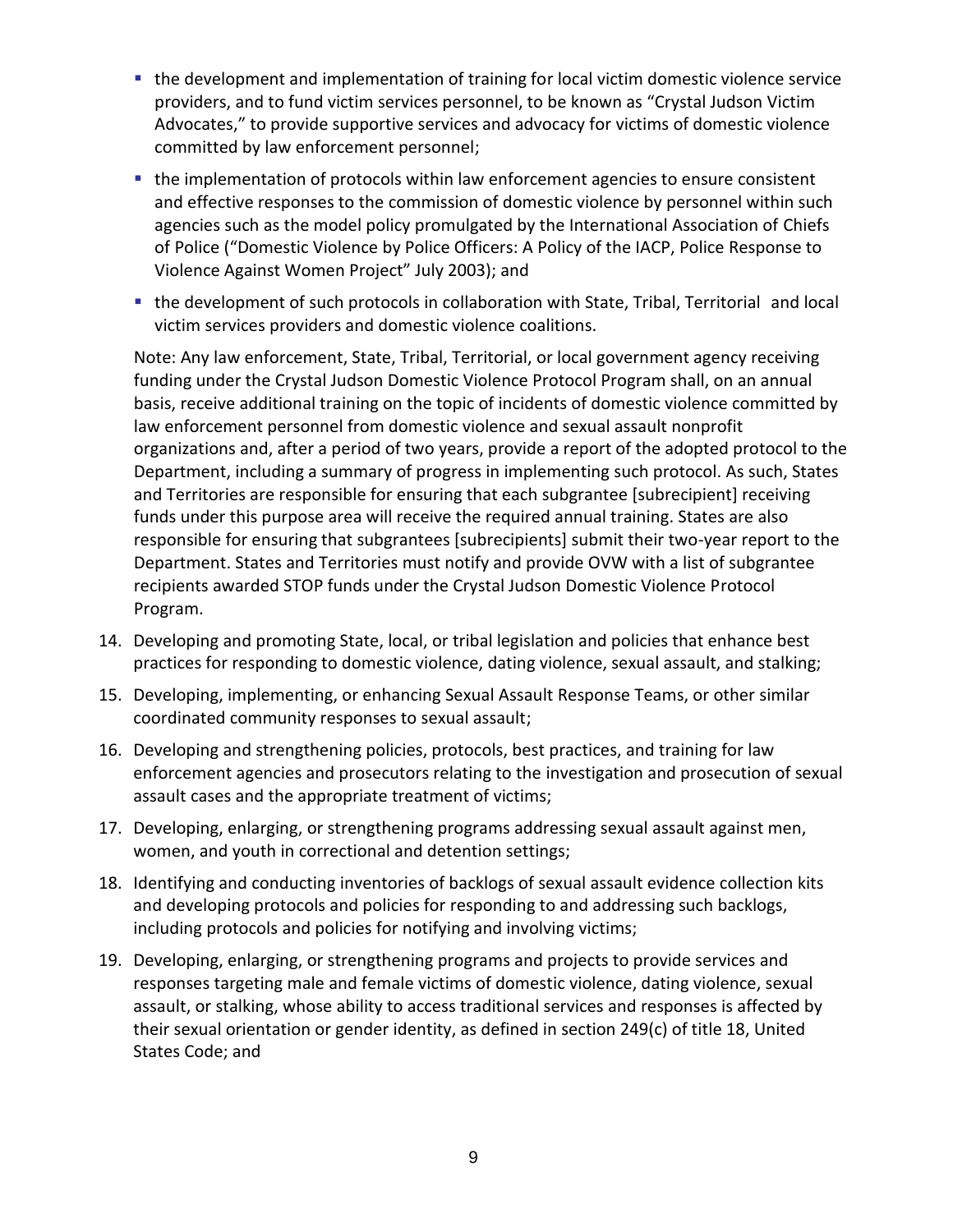20. Developing, enhancing, or strengthening prevention and educational programming to address domestic violence, dating violence, sexual assault, or stalking, with not more than 5 percent of the amount allocated to a State to be used for this purpose.

# 2017 OHIO STOP VAWA IMPLEMENTATION PLAN

The goal of the 2017 Implementation Plan, which is applicable to federal fiscal years 2017 through 2020 **(the Implementation Plan is applicable to subsequent fiscal years until a new plan has been formally approved by OVW**), is to identify and fund programs that increase the awareness of domestic violence, sexual assault, stalking, and dating violence, and to facilitate and enhance collaborative efforts amongst courts, law enforcement, prosecution, and victim service agencies to foster a stronger coordinated response toward the elimination of violence against women. **Applicants are required to demonstrate how the proposed project aligns with the state's implementation plan priorities.** The full plan can be accessed at <http://www.ocjs.ohio.gov/VAWA.stm>.

# **Definitions for Identified Goals**

Additionally, OCJS has developed a definitions document to provide guidance, clarity and expectation on the terms expressed within the plan's identified goals. The document can be accessed at [https://www.ocjs.ohio.gov/links/IdentifiedGoals.pdf.](https://www.ocjs.ohio.gov/links/IdentifiedGoals.pdf)

# NEW AND CONTINUATION PROJECTS

A new project is one that has never received VAWA funding. If an agency submits an application for a project substantially similar to a previously awarded project, the project proposal is considered a continuation of the earlier program. New and continuation projects compete equally for funding.

# FISCAL CONSIDERATIONS

- The unallowable costs list can be accessed at [http://www.ocjs.ohio.gov/ocjs\\_grants\\_unallowable\\_costs.pdf](http://www.ocjs.ohio.gov/ocjs_grants_unallowable_costs.pdf)
- Applicants may apply for 12 months of funding, operating from January 1, 2023 to December 31, 2023.
- Federal allocation requirements mandate the VAWA funding distribution within Ohio's justice system.
- A cash or in-kind match of at least 25 percent is required for most VAWA subrecipients. Nonprofit victim service providers funded out of the victim service allocation are exempted from this requirement.
- **The number of applications received, and the availability of funds are a few of the factors** that influence the number and size of awards.

# **Federal Allocation Requirements**

OJPP determines funding categories for projects based on the agency implementing the project and the services most directly supported by the project. All of the allocation categories mentioned below are disbursed based on the type of organization that benefits from the VAWA program and the type of services supported by the program; however, court funds must be awarded to a state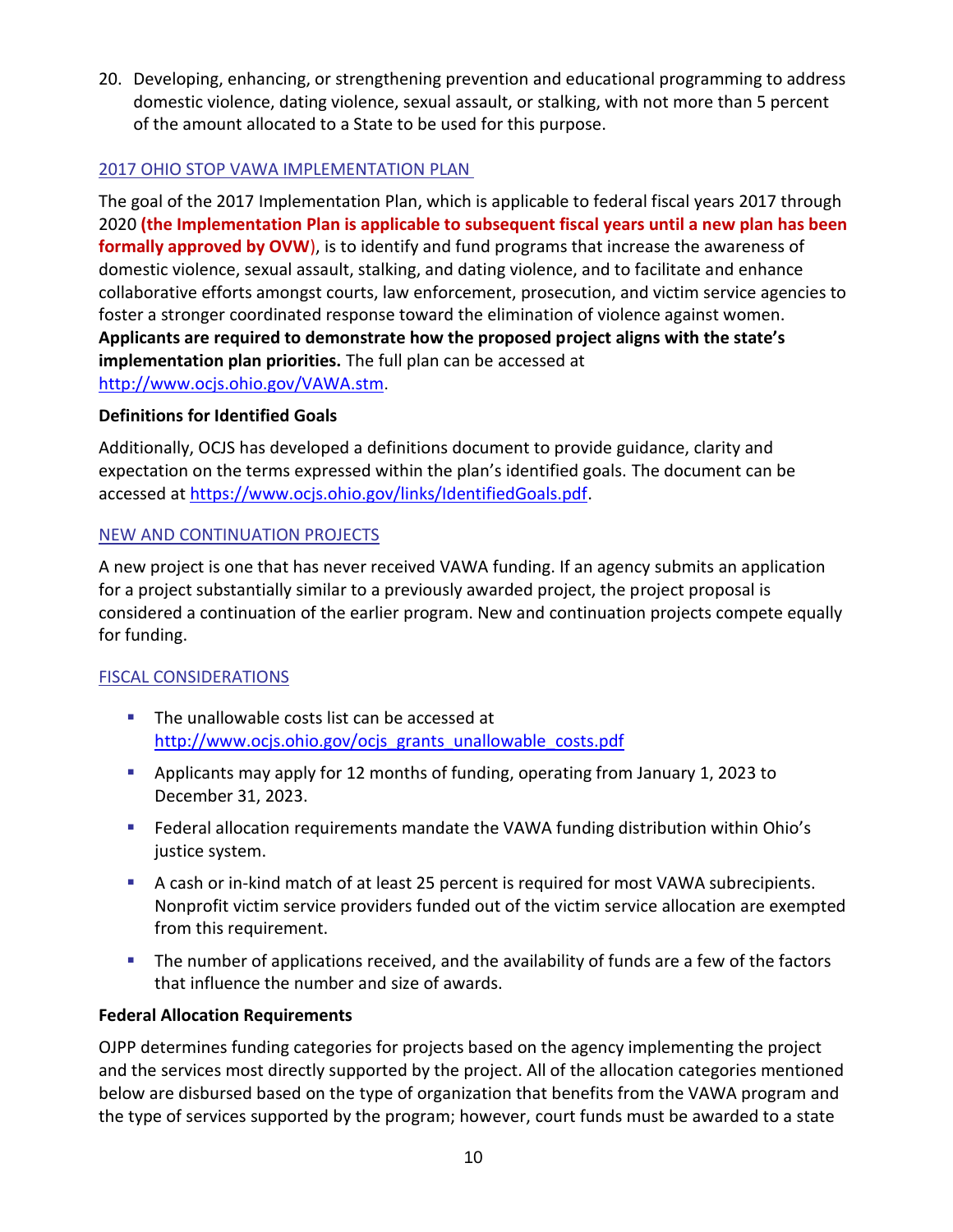or local court. Discretionary funding may be used for any of the categories at the discretion of OJPP.

- Law Enforcement 25%
- Prosecution 25%
- Victim Services 30% *(of which 10% is a culturally specific set-aside)*
- **•** Court 5%<sup>2</sup>
- **•** Discretionary 15%

### **Culturally Specific Set-aside**

Pursuant to the Violence Against Women and Department of Justice Reauthorization Act of 2005 (H.R. 3402), STOP funding decisions must take into consideration that 10% of the 30% that is allocated to victim services must be distributed to community-based organizations that provide culturally specific services.

CULTURALLY SPECIFIC SERVICES —The term 'culturally specific services' means community-based services that include culturally relevant and linguistically specific services and resources to culturally specific communities.

The Violence Against Women Reauthorization Act of 2013 defines "culturally specific" as "primarily directed toward racial and ethnic minority groups (as defined in section 1707 $(g)$  of the Public Health Service Act (42 U.S.C. 300u-6(g))." 42 U.S.C. 13925(a)(6). Section 300u-6(g)(1) defines the term "racial and ethnic minority group" to mean "American Indians (including Alaska Natives, Eskimos, and Aleuts); Asian Americans; Native Hawaiians and other Pacific Islanders; Blacks; and Hispanics."

➢ *Please note that the Ohio Office of Criminal Justice Services (OCJS) will be releasing a separate RFP on June 3 that is tailored specifically for nonprofit agencies whose primary purpose is to provide culturally specific services for racial and ethnic communities (as defined above). Interested applicants should visit the OCJS website at <http://www.ocjs.ohio.gov/>*

#### **Sexual Assault Set-aside**

Twenty percent of funds granted to Franklin County shall be allocated for programs or projects in two or more federal allocation categories (victim services, courts, law enforcement, and prosecution) that meaningfully address sexual assault, including stranger rape, acquaintance rape, alcohol or drug-facilitated rape, and rape within the context of an intimate partner relationship.

#### **Court Allocation Category**

Funds awarded from the court allocation are required to be awarded "to" courts rather than "for" courts.

#### **Match Requirements**

All VAWA awards are required to provide a cash or in-kind match of at least 25 percent of the total project cost. The match requirement is with the exception of projects funded out of the victim

<sup>&</sup>lt;sup>2</sup> Court allocation requirements-refer to "Court Allocation Category," p.11.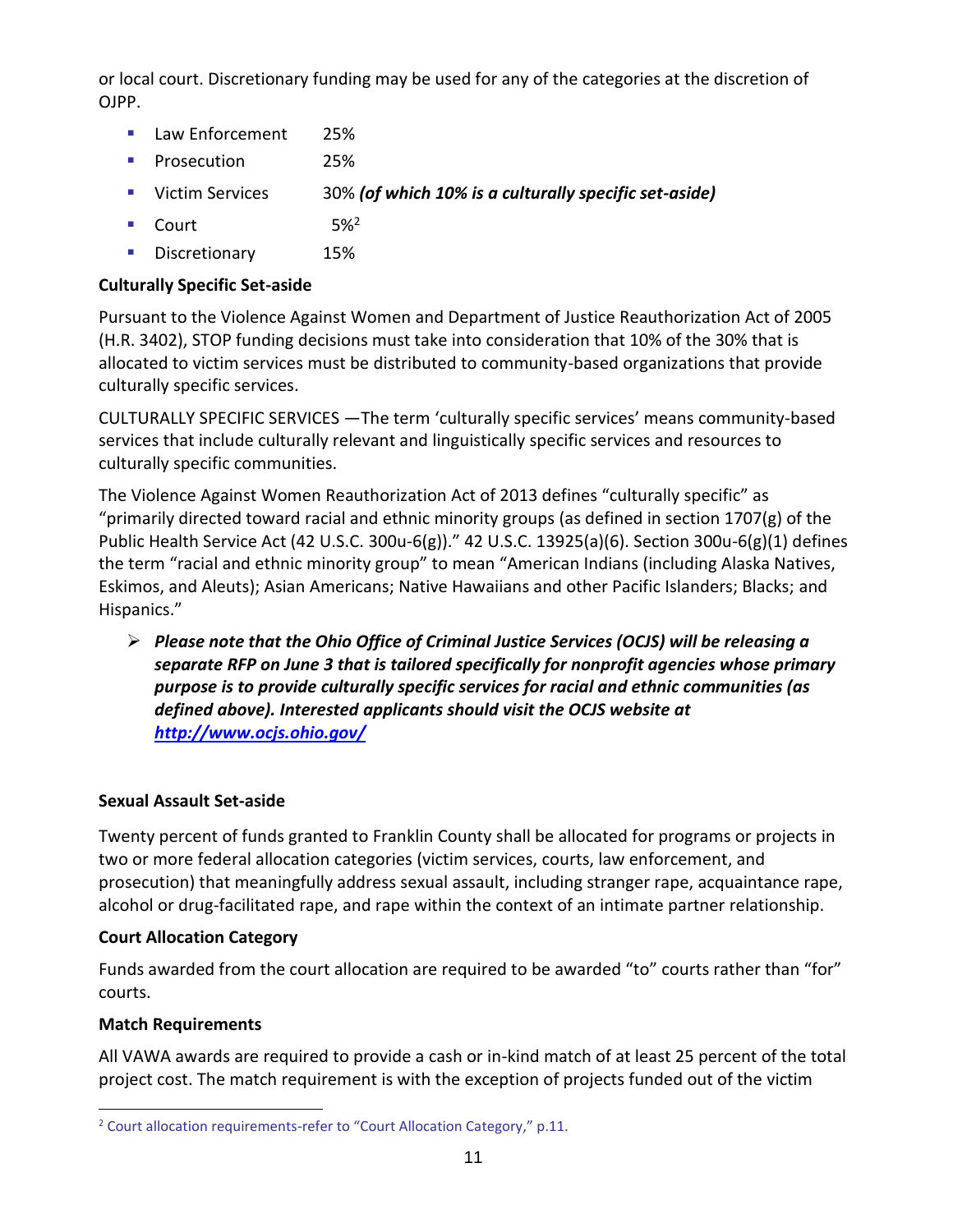service allocation, if the benefit/purpose of the project is to be received by a nonprofit victim service provider.

# **Cash Match**

Acceptable forms of Cash Match include:

- State or local budget items or appropriations identified as binding commitments of project match
- **EXECT** Funds contributed from private sources, like corporate or private donations
- **EXECT** Funds from the Housing and Community Development Act of 1974, 42 U.S.C. 5305, et. seq.
- Funds from the Appalachian Regional Development Act
- Project income

# **In-Kind Match**

Acceptable forms of In-Kind Match include:

- **EXP** Donations of expendable equipment, supplies, workshop or classroom materials, work space
	- $\circ$  The value placed on donated services must be consistent with the compensation rate paid for similar work in the organization or labor market. Loaned or donated equipment may not exceed its fair market value.
	- o Monetary value of donated time contributed by volunteers such as professional, technical, skilled, or unskilled personnel if services are an integral and necessary part of the project
	- o Volunteer services must be documented and supported by the same methods used by the grant recipient for the recipient's own employees.

Match does not need to be applied at the exact time or in proportion to the obligation of federal funds: it must only be obligated by the end of the project period.

# **Funding Request**

Application requests must reflect **realistic** and **allowable** project costs that can be expended during the January 1, 2023 to December 31, 2023 project period.

# **Sustainability**

Sustainability refers to the ability for a program to maintain its services for an extended period of time after initial funding support and technical assistance from an external donor has ended. (US Agency for International Development, 1988). It is important for programs to develop a plan to continue programmatic activities. Applicants should demonstrate a commitment to their program by briefly describing the steps that will be taken to ensure long term program sustainability.

# **Food and Beverage/Costs for Refreshments and Meals**

Generally food and beverage costs are **not** allowable, and under no circumstances may OVW funding be used to supply food and/or beverages during refreshment breaks. OVW funds may be used to provide food and/or beverages for a meal at a meeting, conference, training, or other event, if one of the following applies: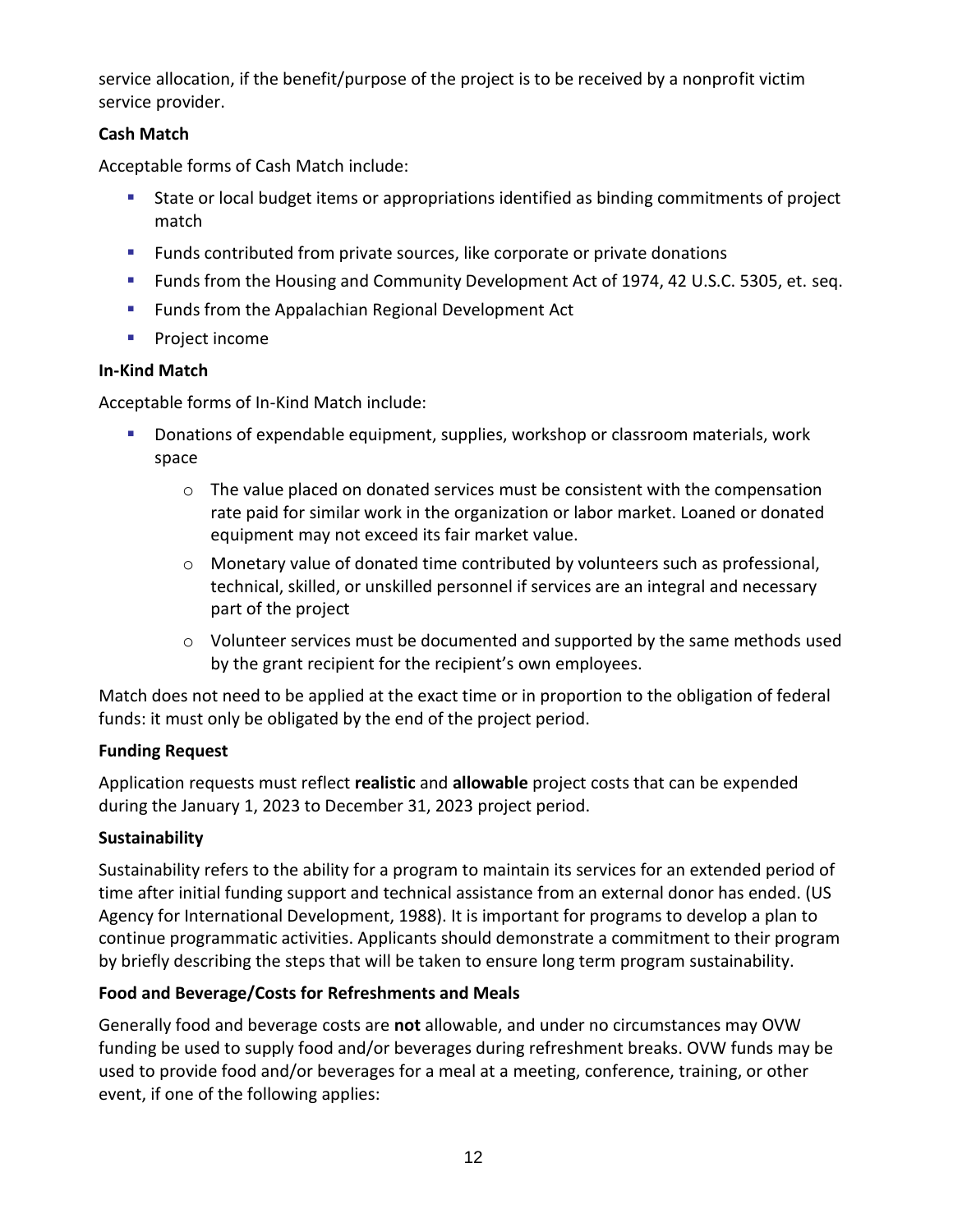- **•** The location of the event is not in close proximity to food establishments. It should be a priority to try to secure a location near reasonably priced and accessible commercial food establishments.
- Not serving food will significantly lengthen the day or necessitate extending the meeting to achieve meeting outcomes.
- **EX** A special presentation at a conference requires a plenary address where there is no other time for food to be obtained.
- Other extenuating circumstances necessitate the provision of food.

Justification for an exception listed above must be included in the budget narrative, and funds may only be used to purchase food and/or beverages for a meal at a meeting, conference, training, or other event if OVW approves the specific expenditures in advance.

# **Conference Planning and Expenditure Limitations**

Applicants should be aware of all applicable laws, regulations, policies and guidance (including specific cost limits, prior approval and reporting requirements, where applicable) governing the use of Federal funds for expenses related to conferences (which is defined to include meetings, retreats, seminars, symposiums, training and other similar events), including the provision of food and/or beverages at such events, and costs of attendance at such events. Information on pertinent laws, regulations, policies and guidance is available at [http://www.justice.gov/ovw/grantees.](http://www.justice.gov/ovw/grantees)

Applicants should also be aware of the following specific restrictions on conference planning and expenditure limitations:

- Cost of Logistical Conference Planning
- Cost of Programmatic Conference Planning
- Conference Space and Audio-Visual Equipment and Services
- Prohibition on Trinkets at Conferences
- Entertainment at Conferences
- Food and Beverages at Conferences
- **Prior Approval Required Before Entering into Contracts or Expending Funds for Conferences**
- Conference Reporting

Updated Department of Justice and OVW guidance on conference planning, minimization of costs, and conference cost reporting is accessible on the OVW website [https://www.justice.gov/ovw/grantees.](https://www.justice.gov/ovw/grantees) Federal assistance awards are governed by the provisions of 2 CFR Part 200. Additionally, OVW awards are covered by the DOJ Financial Guide. For additional information please refer to [http://ojp.gov/financialguide/DOJ/index.htm.](http://ojp.gov/financialguide/DOJ/index.htm)

# PROGRAM ASSESSMENTS

Grantees under this program are prohibited from using OVW funds to conduct research. They may use funds to assess their work for quality assurance and program improvement purposes only, such as by surveying training participants about the quality of training content and delivery or convening discussion forums with key stakeholders. Applicants considering such assessments must refer to the DOJ/OJP decision tree

<https://ojp.gov/funding/Apply/Resources/ResearchDecisionTree.pdf> to ensure that the activity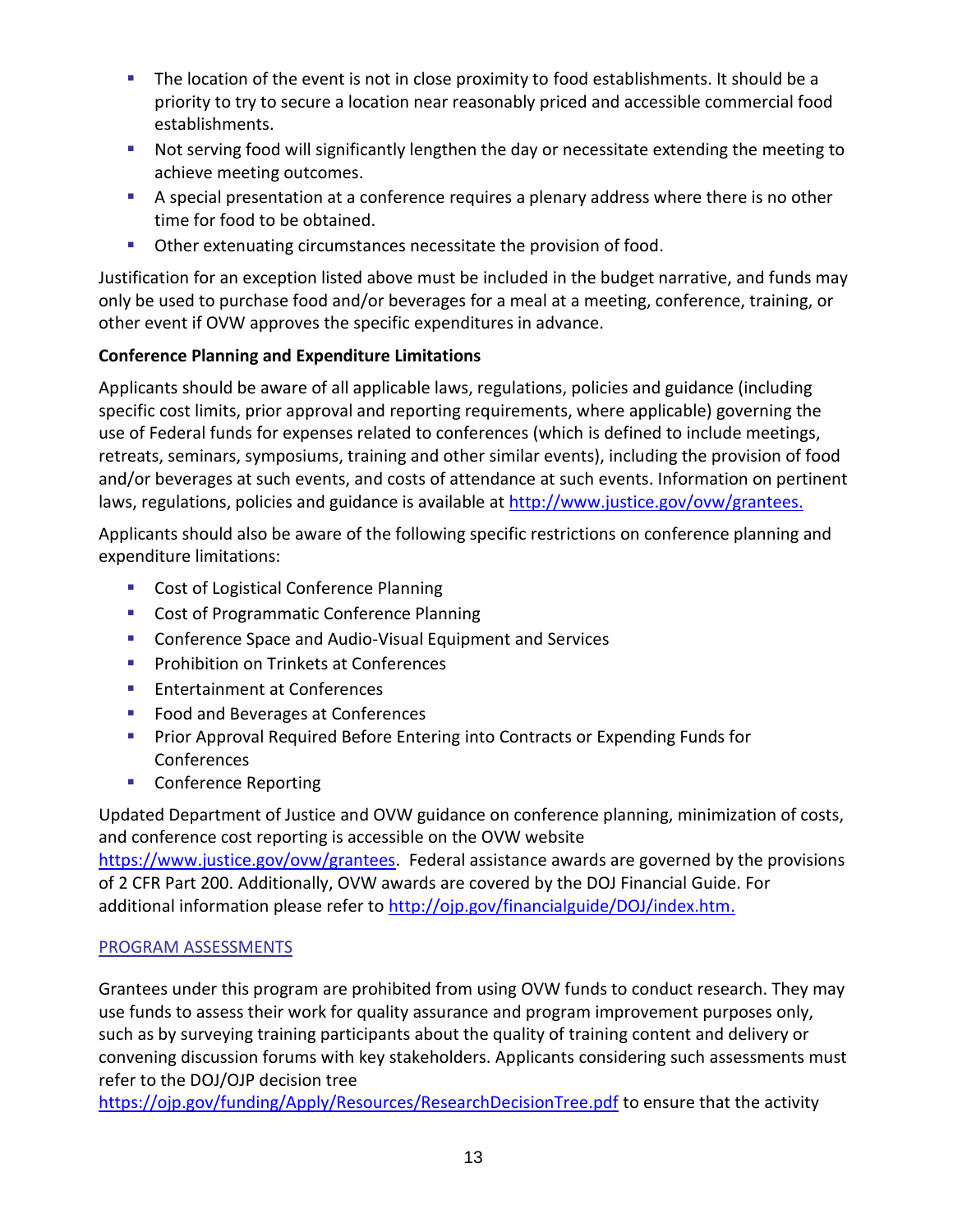does not qualify as human subject's research. For additional information on federal requirements related to assessments or surveys, see the Solicitation Companion Guide [https://www.justic.gov/ovw/resources-and-faqs-grantees#Guides.](https://www.justic.gov/ovw/resources-and-faqs-grantees#Guides)

**OCJS has made a pool of academic researchers who are willing to provide technical assistance at no cost to those applicants who seek assistance in the planning, implementation, and/or evaluation of their proposed program.** These researchers are part of the Ohio Consortium of Crime Science (OCCS), and their mission is to provide evidence-based solutions to the real-world problems faced by local criminal justice agencies. Please complete all components of your proposal, and note in the Project Description whether you are considering requesting assistance from the OCCS, and if so, the type of assistance you would like to have. If your grant application is funded, once all pre-award conditions have been met we will direct you to complete the "Request for Assistance" form to begin the process to be paired with appropriate researchers in the field.

For further information on the OCCS and the types of assistance they can offer, please go to the OCJS home page and click on the OCCS link on the right hand side of the page, or use the following link: [https://services.dps.ohio.gov/OCCS/Pages/Public/Welcome.aspx.](https://services.dps.ohio.gov/OCCS/Pages/Public/Welcome.aspx)

# ACCOMMODATIONS AND LANGUAGE ACCESS

Recipients of OVW funds must comply with applicable federal civil rights laws, which, among other things, prohibit discrimination on the basis of disability and national origin. This includes taking reasonable steps to ensure that persons with limited English proficiency (LEP) have meaningful access to recipients' programs or activities. More information on these obligations is available in the OVW FY 2021 Solicitation Companion Guide accessed at

<https://www.justice.gov/ovw/page/file/1342606/download> and at [www.lep.gov.](www.lep.gov)

Applicants are encouraged to allocate grant funds to support activities that help to ensure individuals with disabilities and deaf individuals and persons with limited English proficiency have meaningful and full access to their programs. For example, grant funds can be used to support American Sign Language (ASL) interpreter services, language interpretation and translation services, or the purchase of adaptive equipment.

Applicants proposing to use grant funds to create websites, videos and other materials must ensure that they are accessible to persons with disabilities. Grant funds must be allocated for these purposes.

# POST AWARD REPORTING REQUIREMENTS

All VAWA subgrantees are required to submit a semi-annual performance report and an annual performance report referred to as the MUSKIE report. Subgrantees are required to report on any grant funded activity that occurred during the calendar year (January 1 – December 31).

- The Semi-Annual Performance Report Form can be accessed through the Office of Justice Policy and Programs (OJPP) website at<https://jpp.franklincountyohio.gov/Grants> and is due on or before July 15, 2023 with reporting data for the period January 1, 2023 through June 30, 2023.
- The Annual Muskie Report and instructions can be accessed through the Office of Criminal Justice Services (OCJS) website at<http://www.ocjs.ohio.gov/VAWA.stm> and is due on or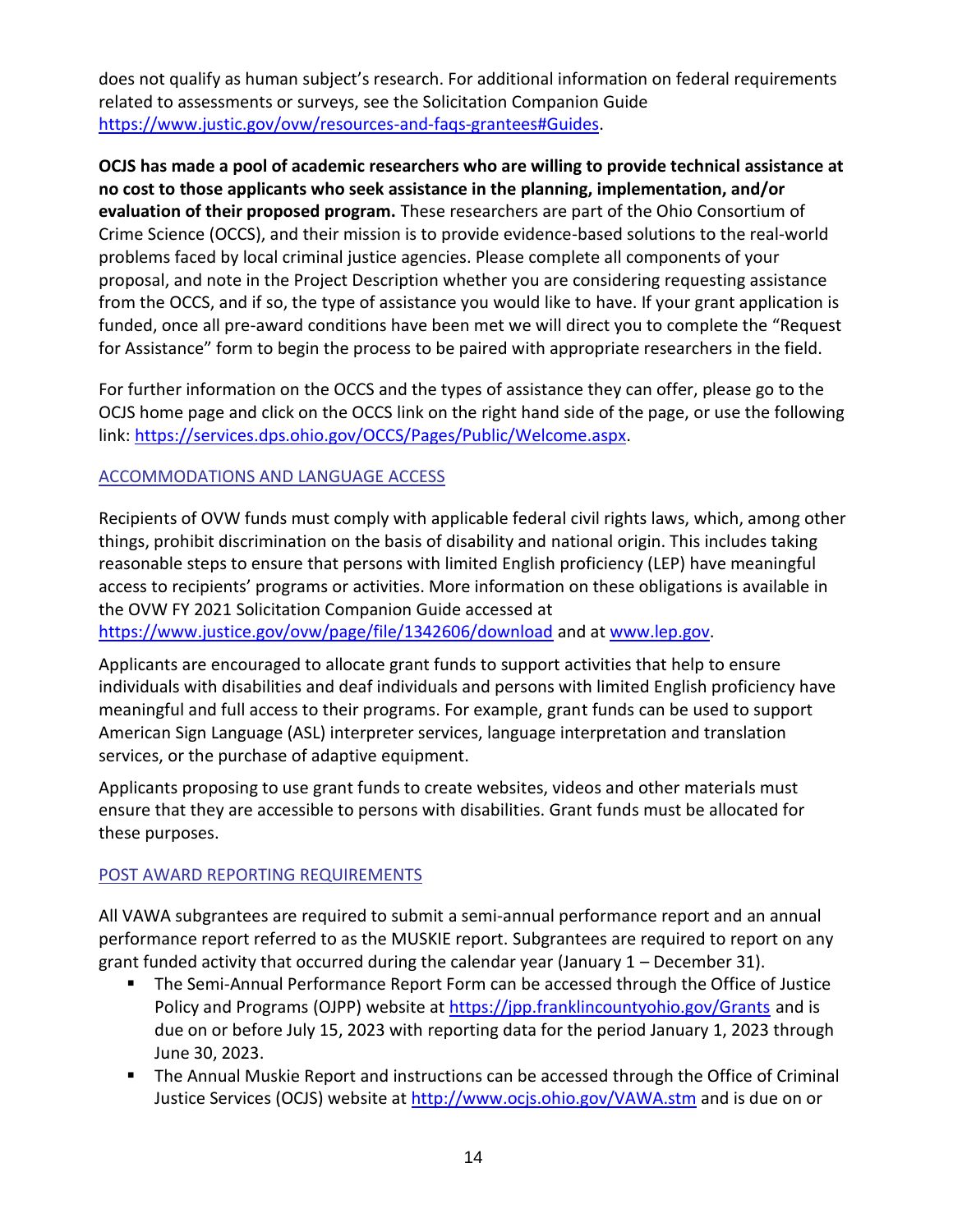before January 15, 2024 with reporting data for the period January 1, 2023 – December 31, 2023.

# THIS SECTION IS INTENTIONALLY LEFT BLANK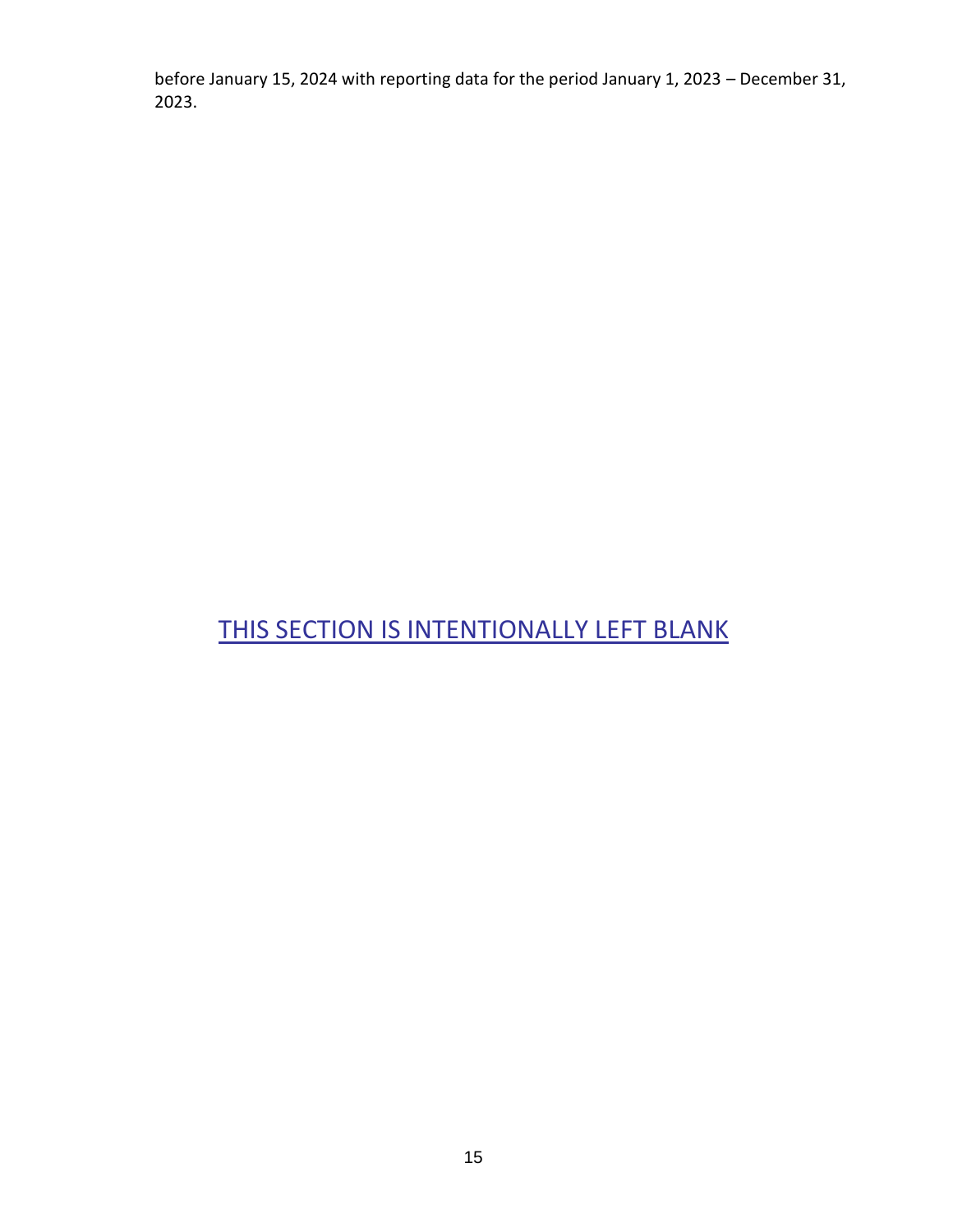#### PROPOSAL COMPONENTS CHECKLIST

**ALL components within each section of the RFP must be addressed and clearly described**. Use the following as checklist to ensure all required components are addressed. Read the entire 2022 VAWA RFP before completing and submitting proposals.

- ❑ **Title Page**
- ❑ **Problem Statement/Underserved Population**
- ❑ **Project Description**  ❑ *If applicable***-***Lethality Assessment or Danger Assessment submission*
- ❑ **Sustainability/Accomplishments/Obstacles**
- ❑ **Project Objectives**
- ❑ **Timeline/Activities**
- ❑ **Organization, Staff Capacity and Cultural Competency**
- ❑ **Collaboration Board**
	- ❑ **All applicants must submit FY 2022 VAWA commitment letters from each Collaboration Board member.**
	- ❑ **Letters must be on each Collaboration Board member agency's letterhead.**
	- ❑ **The letters must describe each member agency's role and demonstrate commitment to the proposed project.**
- ❑ **Attachment A submission** [http://www.ocjs.ohio.gov/Attachment\\_A\\_Victim\\_Service\\_Consultation.pdf](http://www.ocjs.ohio.gov/Attachment_A_Victim_Service_Consultation.pdf)
- ❑ **Executive Summary**
- ❑ **Budget**

#### FORMAT AND SUBMISSION

- ❑ **Paper applications are submitted to the Franklin County Office of Justice Policy and Programs. Two copies of the application package must be sent via U.S. Postal Service or hand delivered to the address listed below.**
- ❑ **Deadline for submission is by 5:00 p.m. EST on July 15, 2022. Late applications will not be reviewed or considered for funding. Failure to follow the specified requirements will also result in the application not being reviewed or considered for funding.**

For technical assistance on any part of the VAWA application, please contact the OJPP Deputy Director for Survivor Services, Kevin Greenwood, by email at Kevin.Greenwood@FranklinCountyOhio.Gov or by phone at 614-525-5067.

#### **Please deliver and/or mail completed application (2 copies) to:**

**Attn: Kevin Greenwood** Franklin Co. Office of Justice Policy & Programs 373 S. High Street, 25th Floor Columbus, Ohio 43215 614.525.5067 Kevin.Greenwood@FranklinCountyOhio.Gov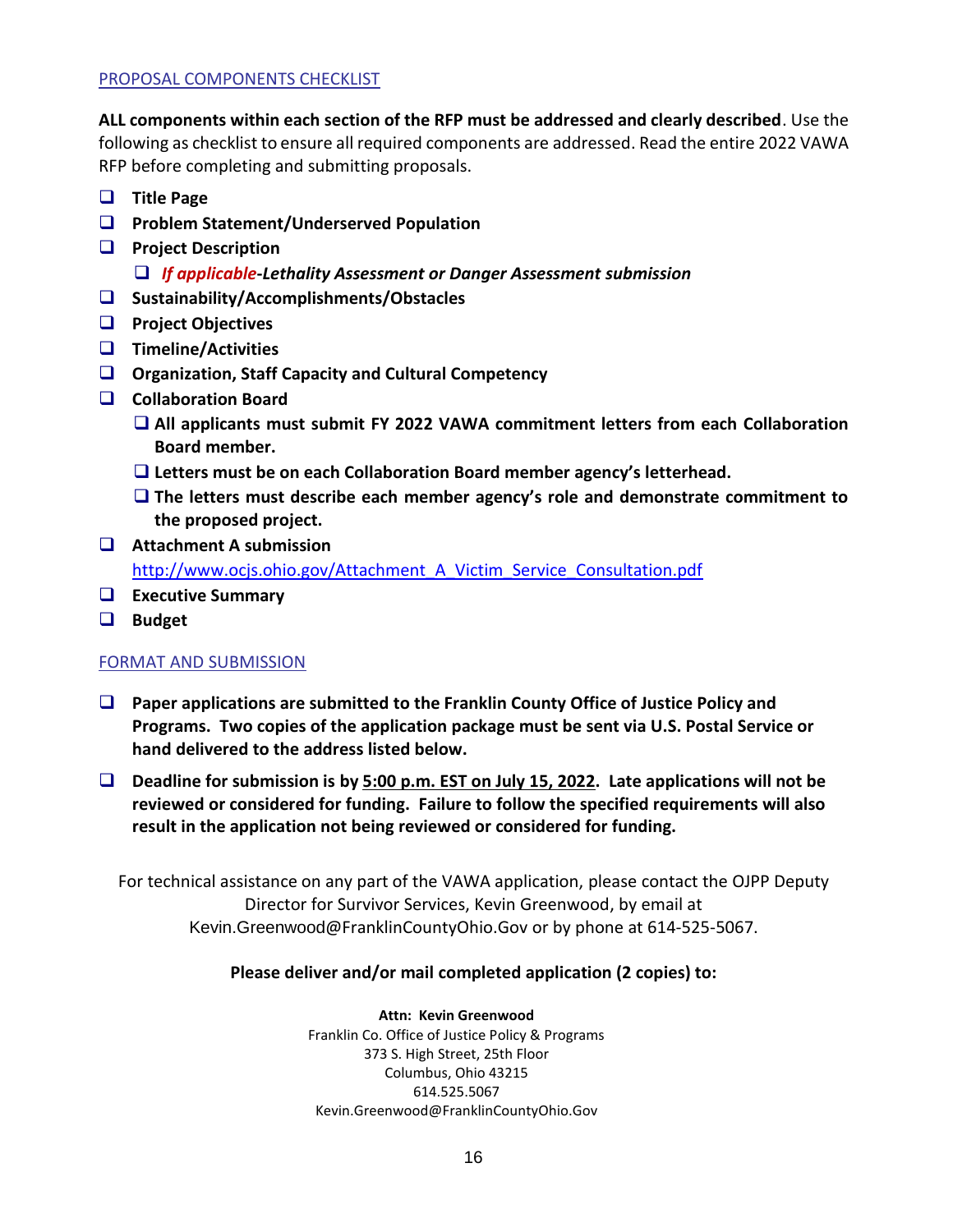#### STOP VIOLENCE AGAINST WOMEN ACT (VAWA) GRANT

#### PROGRAM AREAS AND REQUIREMENTS

Applicants must select a relevant program area on the "Title Page" of the online application for their project as listed below. The project scope must be eligible as defined within the federal statutory purpose areas **(refer to pages 7-10),** and **applicants must specify the purpose area(s) that they are proposing to address within the project description. Applicants are also expected to refer to the state's 2017 implementation plan** at<http://www.ocjs.ohio.gov/VAWA.stm> which defines the state's current priorities, goals, and objectives.<sup>3</sup> The applicant must also include at a minimum the following elements within the project description for the program area selected.

| <b>Program Area</b>              | <b>Project Description Requirements</b>                                                                                                                                                                                                                                                              |
|----------------------------------|------------------------------------------------------------------------------------------------------------------------------------------------------------------------------------------------------------------------------------------------------------------------------------------------------|
| <b>VA 1 Training</b>             | ×.<br>Identify training topics, speakers, audience, dates, and locations.                                                                                                                                                                                                                            |
|                                  | a.<br>Describe policies and procedures resulting from training.                                                                                                                                                                                                                                      |
|                                  | ×,<br>Identify evaluation instrument to determine training effectiveness.                                                                                                                                                                                                                            |
| <b>VA 2 Enhancement</b>          | ×<br>Describe strategy to improve investigation and evidence collection.                                                                                                                                                                                                                             |
| <b>Efforts</b>                   | L.<br>Describe domestic violence/sexual assault training for new law enforcement officers or prosecutors.                                                                                                                                                                                            |
| VA 3 Policy and                  | $\blacksquare$                                                                                                                                                                                                                                                                                       |
| <b>Protocol Development</b>      | Describe current policies and protocols.<br>×,<br>Identify how and when the proposed policy or protocol will be implemented.                                                                                                                                                                         |
|                                  |                                                                                                                                                                                                                                                                                                      |
| <b>VA 4 Data Collection</b>      | $\overline{\phantom{a}}$<br>Identify whether project will develop a new system or update existing system.                                                                                                                                                                                            |
| and Communication                | Describe technical, procedural, organizational changes required.<br>×                                                                                                                                                                                                                                |
| <b>Systems</b>                   | Identify staff for technical support after grant ends.<br>ш                                                                                                                                                                                                                                          |
|                                  | Describe how data will be shared among agencies.<br>×                                                                                                                                                                                                                                                |
|                                  | ×<br>Personnel costs are unallowable; consultant costs are permitted.                                                                                                                                                                                                                                |
| <b>VA 5 Victim Service</b>       | $\mathbf{r}$<br><b>Victim Services</b>                                                                                                                                                                                                                                                               |
| <b>Programs and Visitation</b>   | Describe how project provides safety planning, legal advocacy and confidentiality for victims.<br>a.                                                                                                                                                                                                 |
| <b>Centers</b>                   | u,<br><b>Visitation Centers</b>                                                                                                                                                                                                                                                                      |
|                                  | ×<br>Describe Visitation Center security, space, supervision, and hours of operation.                                                                                                                                                                                                                |
|                                  | Describe how often and what type of domestic violence training project staffs receive.<br>×                                                                                                                                                                                                          |
|                                  | Demonstrate need/uniqueness of the service area.<br>×                                                                                                                                                                                                                                                |
|                                  | Describe procedures to address liability issues.<br>×                                                                                                                                                                                                                                                |
|                                  | Provide letters of participation from Court and Jobs and Family Services.<br>×                                                                                                                                                                                                                       |
|                                  | Describe sources of referrals to the Visitation Center.<br>×                                                                                                                                                                                                                                         |
|                                  | ×,<br>Describe the target population.                                                                                                                                                                                                                                                                |
| <b>VA 6 Stalking Programs</b>    | $\overline{\phantom{a}}$<br><b>Law Enforcement</b>                                                                                                                                                                                                                                                   |
|                                  | ×<br>Describe preventive/self-protection measures victims will receive.                                                                                                                                                                                                                              |
|                                  | Identify how project will enforce foreign protection orders.<br>×                                                                                                                                                                                                                                    |
|                                  | Describe law enforcement training on various stalking issues, including laws, early intervention, stalking case<br>×                                                                                                                                                                                 |
|                                  | monitoring, and lethality assessments.                                                                                                                                                                                                                                                               |
|                                  | ×<br><b>Prosecutors</b>                                                                                                                                                                                                                                                                              |
|                                  | Describe victim education to collect offender behavior evidence.<br>×                                                                                                                                                                                                                                |
|                                  | Describe support for victims seeking protection orders.<br>×                                                                                                                                                                                                                                         |
|                                  | ×<br>Describe training for prosecutors on laws and prosecutorial techniques for stalking cases.<br>×                                                                                                                                                                                                 |
|                                  | <b>Victim Service Providers</b><br>×                                                                                                                                                                                                                                                                 |
|                                  | Describe preventive/self-protection measures victims will receive.                                                                                                                                                                                                                                   |
|                                  | Describe support for victims seeking protection orders.<br>×<br>×                                                                                                                                                                                                                                    |
| <b>VA 7 Sexual Assault</b>       | Describe victim education on stalking issues.<br><b>I</b>                                                                                                                                                                                                                                            |
|                                  | Identify training topics, speakers, audience, dates, and locations.                                                                                                                                                                                                                                  |
|                                  |                                                                                                                                                                                                                                                                                                      |
|                                  |                                                                                                                                                                                                                                                                                                      |
| <b>Nurse Examiners</b><br>(SANE) | L.<br>Provide number of agency staff to receive SANE training, and their job responsibilities.<br>Describe project Collaboration Board, including a Sexual Assault Response Team consisting of law enforcement,<br>×<br>rape crisis center, prosecutor's office, and sexual assault nurse examiners. |

<sup>&</sup>lt;sup>3</sup> Refer to page 10 of this RFP regarding applicant and subrecipient implementation plan expectations.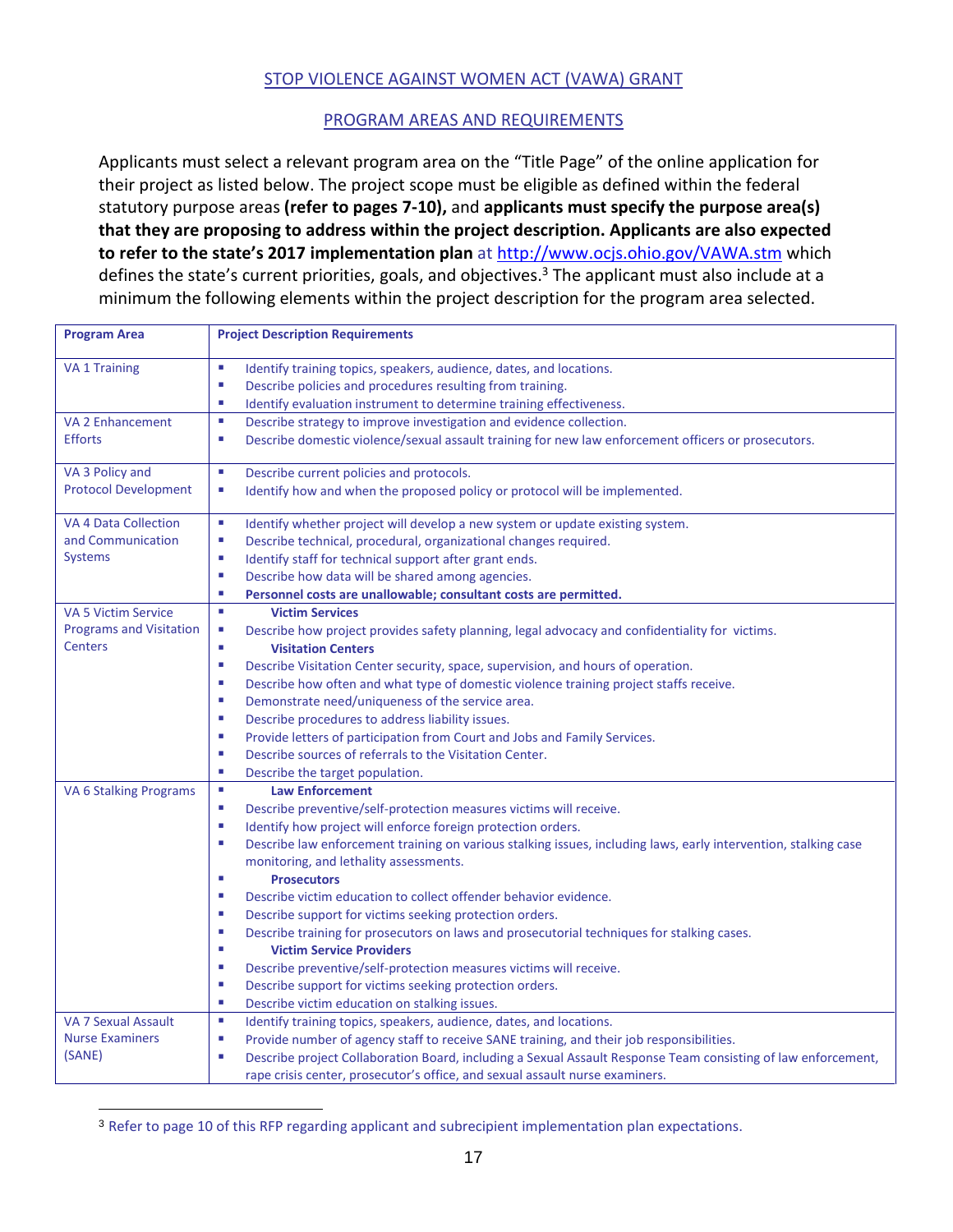#### STOP VIOLENCE AGAINST WOMEN ACT (VAWA)

#### PROPOSAL NARRATIVE

#### PROBLEM STATEMENT AND UNDERSERVED POPULATION

Applicants should define, explain or clearly describe the problem or issue to be addressed, and its impact on the community. The application should clearly describe the nature and scope of the problem, including how it aligns with the definitions of identified goals (see page 10), justifies the need for assistance, and relates the problem and the need for assistance to the scope of the Violence Against Women Act Grant Program. The development of the nature and scope of the problem should be data driven and the applicant will need to provide relevant state, and local level data/statistics as well as agency statistics to document the problem addressed.

# **Applications will be evaluated on how clearly the following items have been responded to within the narrative.**

- Provide local data/statistics that show how the community/population you serve has been impacted by the scope of the problem. **Responses should include:**
	- o Population size, location, geography
	- $\circ$  Target population composition in terms of race, ethnicity, age, socioeconomic status, and other important demographic information
	- $\circ$  Underserved population(s) that have been identified as part of the target population to receive outreach and services **(refer to the "underserved population" section below)**
	- $\circ$  Relevant crime data and other documentation to support the need for specialized services (may include but not limited to local law enforcement data, court and prosecution data, legal assistance, shelter and supportive victim service activities, waiting lists)
- **EX** Discusses **both** the short and long-term consequences for the community if the problem identified is not addressed. More specifically, the applicant should discuss what will happen to the community if the proposed project is not funded.
- Identify other resources in the community that are currently available to address the problem. **Responses should include:**
	- o Explain why existing resources are not sufficient to address the problem.
	- o If no resources exist, the applicant should discuss the gaps in services, and
	- o Describe how the proposed project will help alleviate those gaps.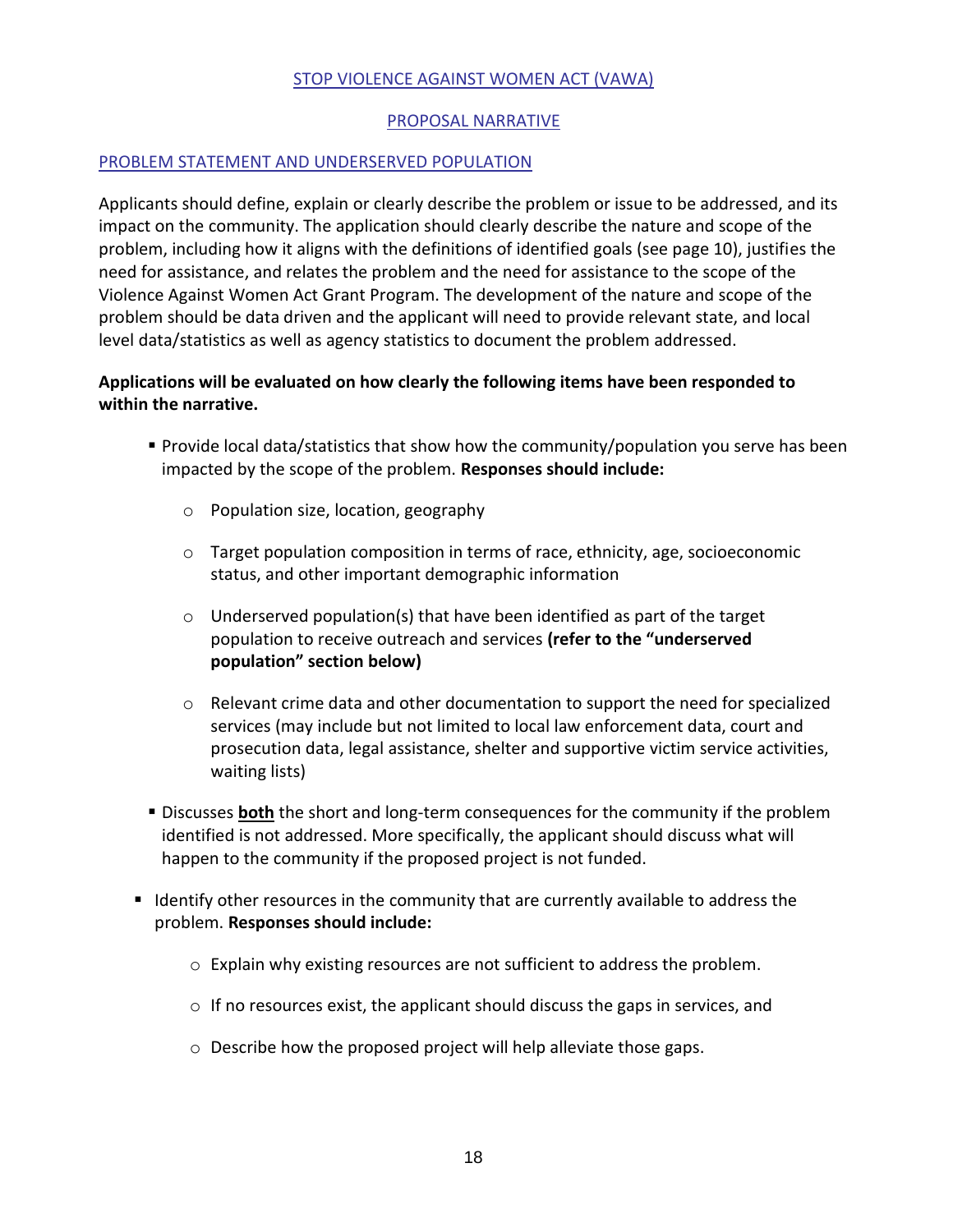#### UNDERSERVED POPULATION

The term 'underserved populations' means populations who face barriers in accessing and using victim services, and includes populations underserved because of geographic location, religion, sexual orientation, gender identity, underserved racial and ethnic populations, populations underserved because of special needs (such as language barriers, disabilities, alienage status, or age), and any other population determined to be underserved by the Attorney General or by the Secretary of Health and Human Services, as appropriate.

**All projects must identify at least one underserved population.** All projects must describe previous strategies to outreach, collaboration, and partnerships. The discussion must also describe the population size and demographic characteristics for the population(s).

- **What are the underserved populations your project will serve?**
	- o Avoid identifying "all" victims of domestic violence, dating violence, sexual assault, and stalking as underserved.
- **Why are the populations currently underserved?** 
	- o What are the barriers to services for the populations?
	- o Are the underserved populations attempting to access services? If not, then why not?
- **How will the project meet the needs of the underserved populations?** 
	- $\circ$  What efforts will or are occurring to promote eliminating barriers to accessing services; and help increase the utilization of services for underserved populations?

Applicants **MUST** clearly describe whether the underserved community falls into one of the following three tier populations:

- *Unserved: populations that have no services available to them.*
- *Underserved: populations that have minimal access and are in need of more outreach and support.*
- *Inadequately served: Historically marginalized populations that may be overrepresented but remain inadequately served with specific reference to the quality of service and a "onesize-fits-all" approach.*

#### PROJECT DESCRIPTION

Applicants should describe a plan of action that the proposed project will implement in order to address the identified problem discussed in the problem statement. **The applicant must also define how the project fits within the state's 2017 implementation plan goals** (<http://www.ocjs.ohio.gov/VAWA.stm>)<sup>4</sup>.

<sup>&</sup>lt;sup>4</sup> Refer to page 10 regarding applicant and subrecipient implementation plan expectations.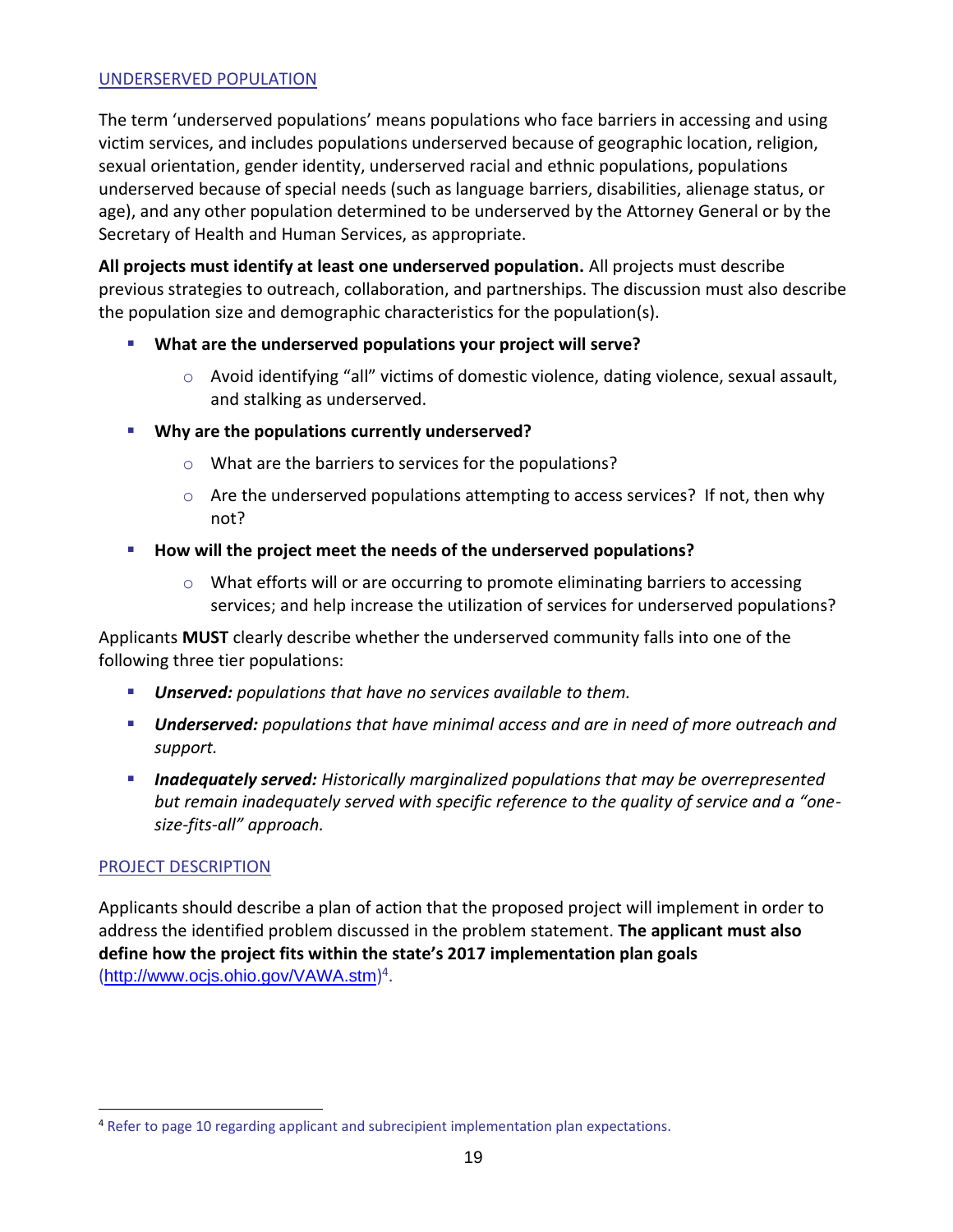**Applications will be evaluated on how clearly the following items have been responded to within the narrative.**

- Clearly describe the proposed activities and approach (i.e., model or practice) to be taken given the nature of the problem to be addressed. The approach should seem logical given the characteristics and needs of the identified target population (including the underserved Identify the model(s) or practice to be implemented.
	- $\circ$  Explain why the particular program model(s) or best practice was selected for implementation.
	- $\circ$  Provide a detailed discussion on the plan to implement the model(s) or practice that is evidence-based or grounded in best practices of the field. For more information on evidence-based practices, go to [http://www.ocjs.ohio.gov/ebp.stm.](http://www.ocjs.ohio.gov/ebp.stm)
	- o Discuss the evidence that shows that the model or practice is effective with the target population, as well as the underserved populations described previously.
	- o Discuss the evidence that the model(s) or practice chosen is (are) appropriate for the outcomes the program wants to achieve.

# **Note: Applicants that will be implementing lethality assessments or danger assessments must upload a copy of the tool with the application. Upload the tool with the Collaboration Board Letters as an attachment (Collaboration Board- refer to pages 17 and 25).**

**•** Demonstrate how the applicant will implement the program in a way that incorporates the core elements of the chosen program model or best practice.

# **Responses should describe:**

- o How core services, components, and procedures are consistent with the evidence- based model or best practice utilized.
- $\circ$  The necessary resources that are required to implement the approach or response outlined. The resources should be reasonable given the scope and detail of the identified approach.
- o Any data or information collected and reviewed to ensure that the program is being implemented consistently over time and across program participants.
- **EXECT:** Describe how trauma informed services are provided for victims of domestic violence, dating violence, sexual assault and stalking who may also be victims of human trafficking. Human trafficking is defined by the use of force, fraud, or coercion to compel victims into performing labor or commercial sex acts. The vast majority of human trafficking victims also experience multiple forms of abuse, such as domestic violence, intimate partner violence, familial violence, and sexual assault. For example, victims of human trafficking may be in an intimate relationship and have children with their trafficker, who may use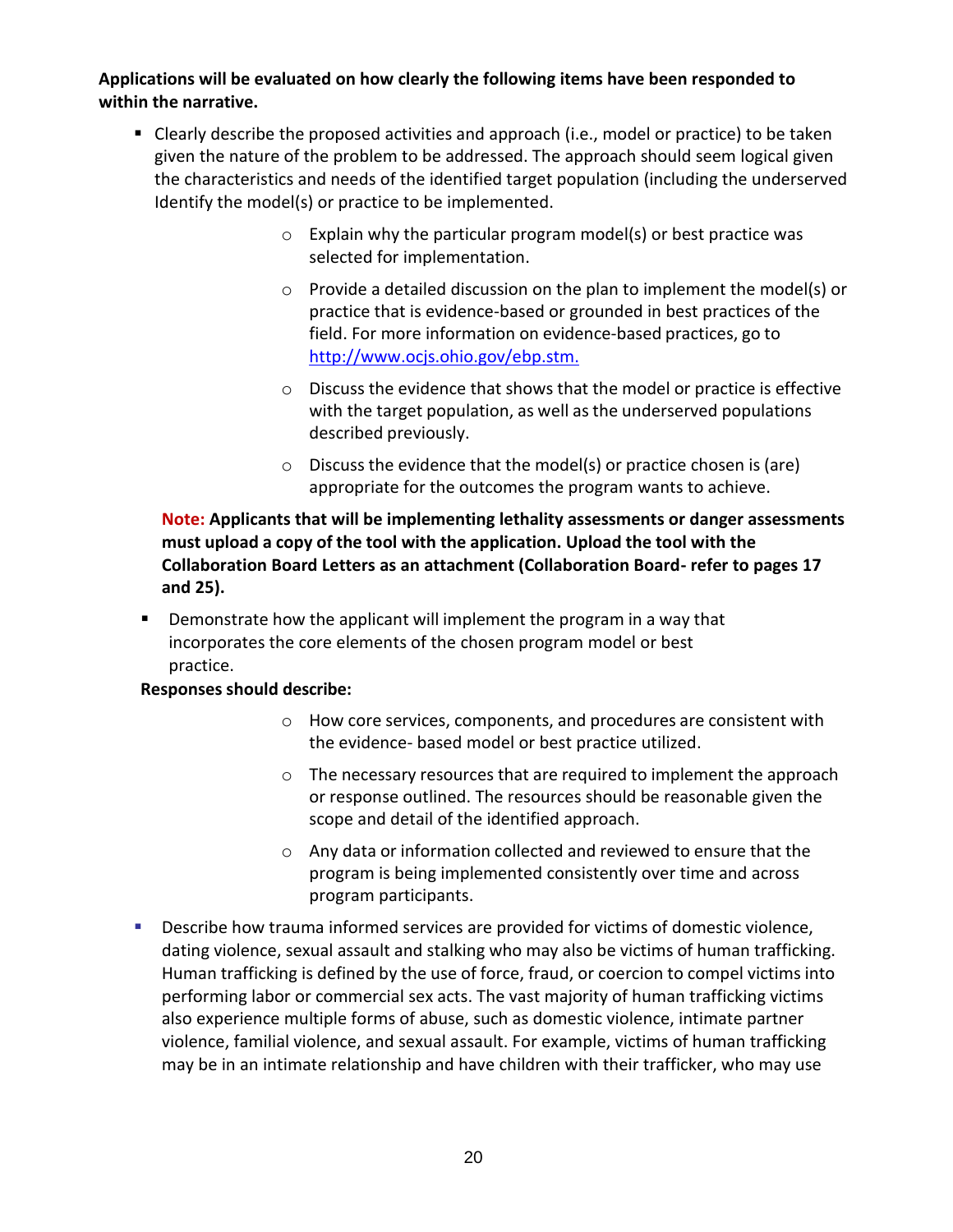physical abuse as a mechanism to control and coerce the victim.<sup>5</sup>

# SUSTAINABILITY/ACCOMPLISHMENTS/OBSTACLES

**Applicants should describe a plan of action that the proposed project will implement in order to sustain the program activities discussed in the Project Description.** Applicants should also describe previous accomplishments and obstacles that have been presented when carrying out similar activities that were discussed in the Project Description. **The application will be evaluated as to how effectively it:**

- **Explains the steps that will be taken to ensure long term program sustainability (i.e. the** ability for the program to maintain its services over time). The applicant must demonstrate a commitment to the program by describing a plan for maintaining programmatic activities after initial funding support from OJPP has ended.
- **•** Describes any previous program accomplishments and how these accomplishments influence program activities. If the current proposal is requesting funds for a continuation of programming activities, these accomplishments should be related to programming that was completed under previous funding.
- **E** Describes any previous or ongoing programmatic obstacles or challenges and how they were addressed. If the current proposal is requesting funds for a continuation of programming activities, these obstacles should be related to programming that was completed under previous funding.
- **Elaborate on collaboration with community resources and how various agencies and** stakeholders have played a role in sustainability, accomplishments and obstacles.

# PROJECT OBJECTIVES

- **EXEC** Applicants should describe the outcomes or changes anticipated as a result of the proposed project. The achievement of the objectives should provide an outcome that reflects a measurable change for the target population due to the services offered by the program.
- Please select two objectives that correspond with the application's program area by referencing Attachment B at the end of this document.
- **Objectives should be defined to align with the state's 2017 implementation plan priorities** <http://www.ocjs.ohio.gov/VAWA.stm>.
- Objectives must link to the problem statement and project description and must be consistent with the program area selected (**refer to page 17**).

<sup>5</sup> The Intersection of Domestic Violence, Sexual Assault, and Human Trafficking. Center for Court Innovation. http[s://www.courtinnovation.org/sites/default/files/documents/UnderstandingHumanTrafficking\\_2.pdf](http://www.courtinnovation.org/sites/default/files/documents/UnderstandingHumanTrafficking_2.pdf) Human Trafficking Guidance for VAWA Grantees.

https://humantrafficking.ohio.gov/links/HT\_Guidance\_for\_VAWA\_Grantees.pdf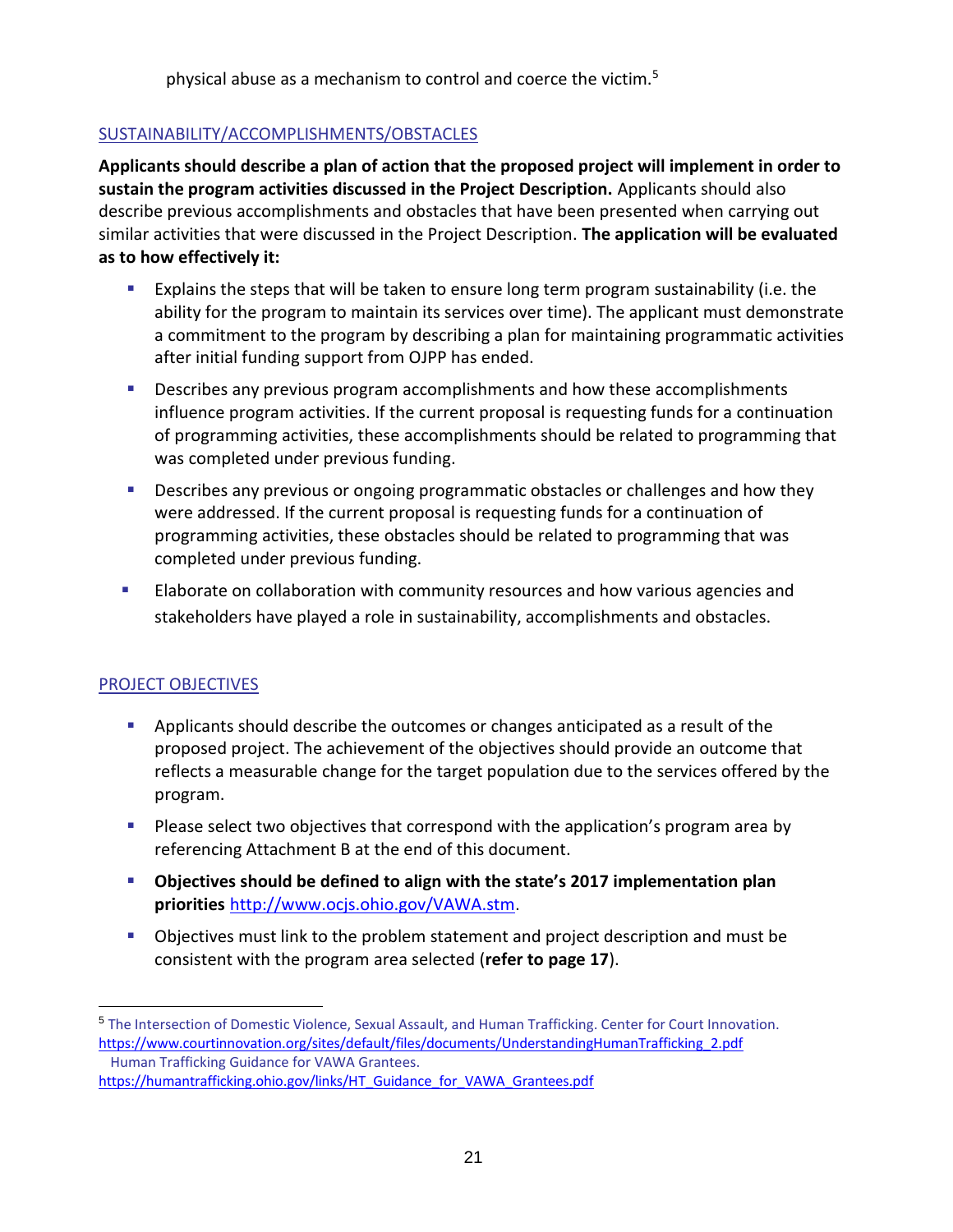# **There are two types of objectives:**

**Outcome** objectives describe the measured changes (impact that will occur as a result of implementing the proposed project.

**Process** (also known as "output") objectives describe the "process" (activities/steps) that a program will implement.

Applications must provide two objectives and at least one objective should be an outcome objective. Each objective should include performance indicators, baseline numbers and data collection methods that further the goal of the selected Program Area.

# **Performance Indicator:**

Describe the evaluation method and performance indicator (measurement) tool that will be used to examine the change that will occur in the client base as a result of the services that the shelter/program provides.

The performance indicator should relate to each mandated objective.

#### **Baseline:**

Include the result of past evaluations or results of data collection efforts (this is the baseline). If no attempts to evaluate services have been made to date (then the baseline is zero), indicate why this method of doing so proves to be the most effective.

# **Performance Data Collection:**

Discuss the procedures and strategies for collecting, analyzing, storing and reporting the data. This should include discussing how anonymity and confidentiality are maintained. **The application will be evaluated on how effectively it:**

- Clearly identifies project objectives (measure change as a result of implementing the proposed project). If the objective demonstrates a percentage of increase then indicate how the calculation is derived (i.e. 20% out of 25 individuals).
- Clearly identifies performance indicators (how you will measure that change, what instrument and/or tools are to be used, etc.)
- **EXECO I** Clearly identifies any baseline data that exists from the most recent prior year of the project.

# TIMELINE AND ACTIVITIES

Applicants should describe how the programmatic and grant administrative activities as well as the related outcomes and objectives will be reasonably achieved in the given project period. **The application will be evaluated as to how effectively it:**

**•** Presents a comprehensive, thorough timeline that is well-defined and comprehensively specifies **what** will be done, **who** (individuals and organizations) will do it, and **when** it will be accomplished. Include activities such as anticipated collaboration board meetings, OJPP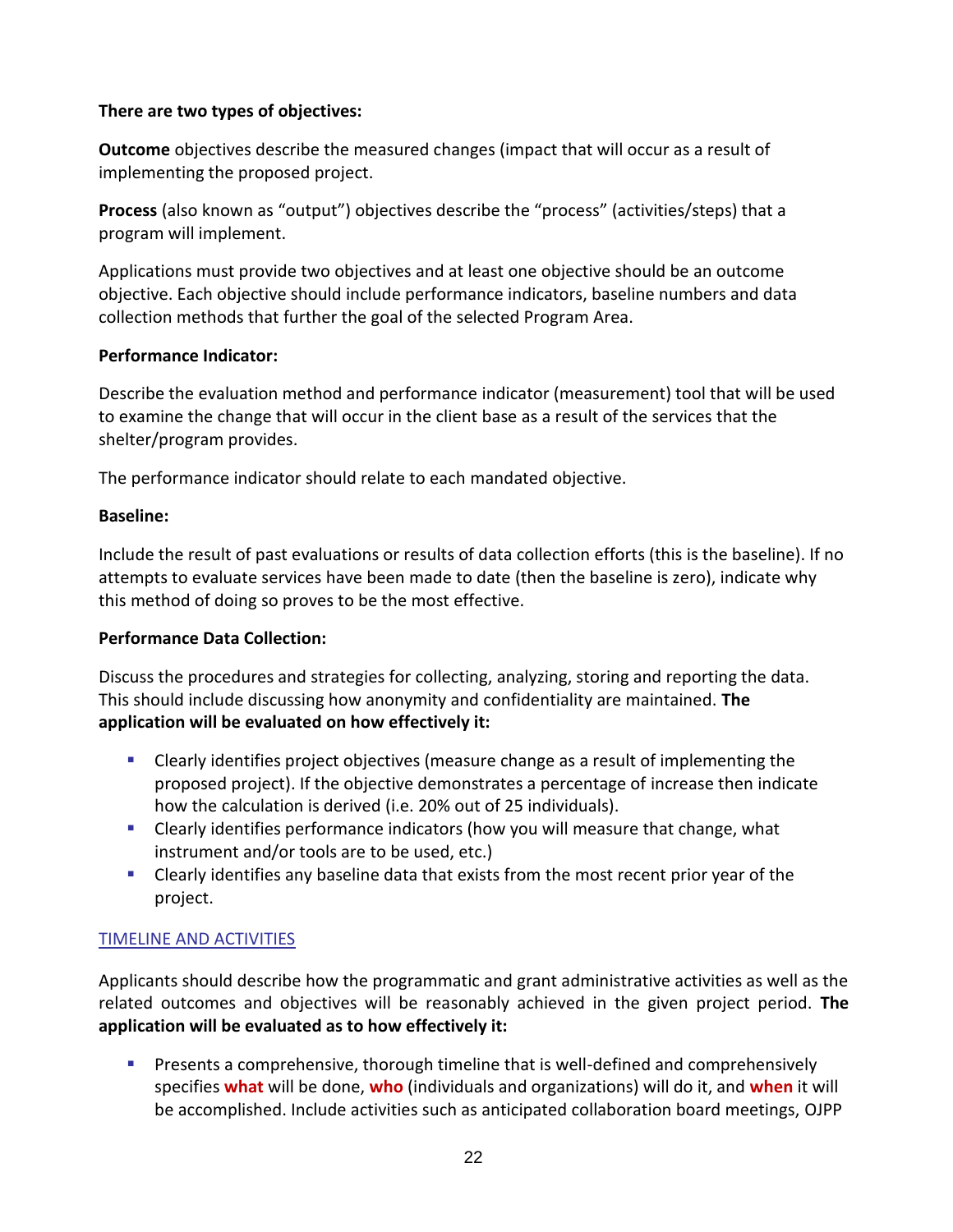grant reporting deadlines and any other activities specific to the project. The timeline should be reasonable given the nature of the problem, the target population, and the approach/response discussed in earlier sections of the application.

▪ If applicable, include any other deliverables that will be created and/or used throughout the project.

The timeline of activities should be detailed, align with the project description and be clearly organized. **Activities may be grouped together as daily, weekly, monthly, quarterly, and annually.**

# ORGANIZATION, STAFF CAPACITY AND CULTURAL COMPETENCY

Applicants should provide a comprehensive discussion of the history and accomplishments of the organization responsible for key staff that will be involved in the project, including the project director and other individuals who will be responsible for administering the grant and implementing the program.

# **Applications will be evaluated on how clearly the following items have been responded to within the narrative.**

- **•** Describe the mission of the agency that will serve as the subgrantee and/or implementing agency.
- Describe the capacity of the subgrantee and implementing agency's ability to administer grants of similar size and scope.
	- $\circ$  Applicants should identify/name the specific grant programs and funding amounts that have been administered.
- Clearly describe adequate resources available (i.e. personnel/staff, infrastructure to support additional program, computers, software, etc.) to implement the project as proposed.
- Clearly identify key staff, including any volunteers and/or contracted staff that will be participating in the proposed project.
	- $\circ$  Include a description of qualifications, experience, education and training that support the role they will hold on the proposed project.
	- $\circ$  Special attention should be given to those personnel who are identified in the budget
	- o Include a description of how the implementing agency works with contracted staff, including interpreter services, to maintain confidentiality of clients.
- **EXEDENT** Discuss how successful completion of the project is realistic given the key staff implementing the project.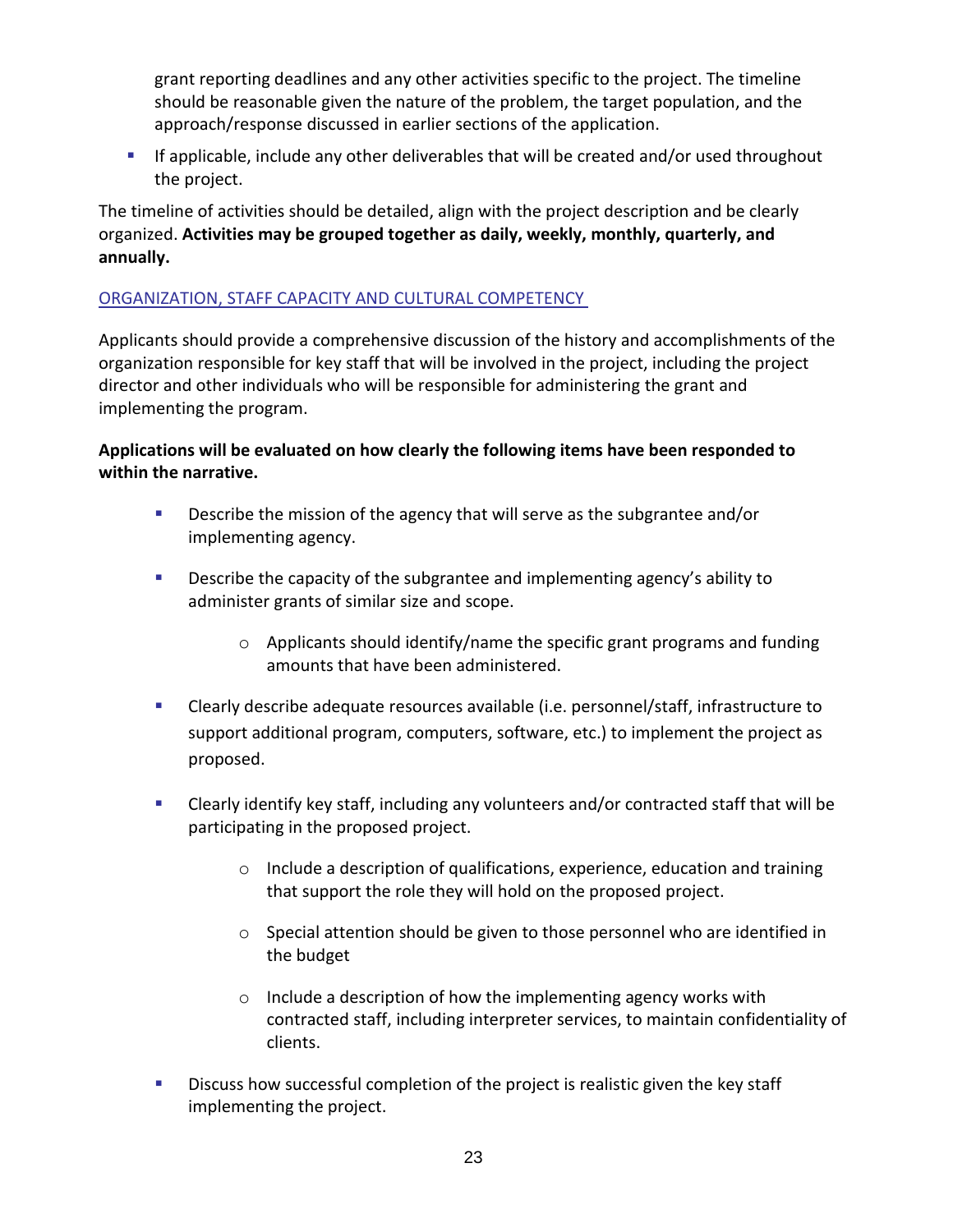$\circ$  In cases where positions have not been filled, the applicant should clearly describe a reasonable approach and criteria to hire experienced and qualified staff.

# COLLABORATION BOARD

Collaboration Boards provide leadership and direction and can help applicant agencies achieve project goals and objectives through a shared community vision. Collaboration Boards can allow for the sharing of resources to maximize capacity and project impact. Community task forces, steering committees, coalitions, working groups, advisory groups are samples of the types of Collaboration Boards that may be applicable for the project.

Collaboration Boards are comprised of the applicant agency representatives as well as various stakeholders from the community and include but are not limited to: Victim advocates from domestic violence, sexual assault and other agencies, children services, community organizations, hospitals, law enforcement, the court system, prosecutors' offices, and representatives from underserved and culturally specific community-based organizations.

# **Programming targeted for schools, underserved and culturally specific populations should have appropriate representation on the collaborative.**

# **The Collaboration Board must conduct meetings at least quarterly and keep minutes of discussion items.**

The application must include a description of the collaborative effort between the applicant and the Collaboration Board, as well as how it relates to the proposed project. Referrals and requests for services does not equate collaboration.

# **Applications will be evaluated on how clearly the following items have been responded to within the narrative.**

- Identify the organizations that will participate in the Collaboration Board that will be responsible for overseeing the project.
- **EXEC** Describe their roles and demonstrate their commitment to the project.
- **•** The applicant may use an existing community board or group to provide oversight to the project and act in the capacity of the Collaboration Board.
	- o **The Collaboration Board is not an agency's Board of Trustees or Advisory Board.**
- **Current commitment letters are required from all representatives on the Collaboration Board (letters must specify and reference the proposed FY 2022 VAWA grant program).**
- **EXECT** Describe the extent and nature of the collaborative effort and how the role and function of each organization will support the overall goal of the proposed project.
	- $\circ$  Partner agencies should be clearly linked with their role and function within the collaborative group.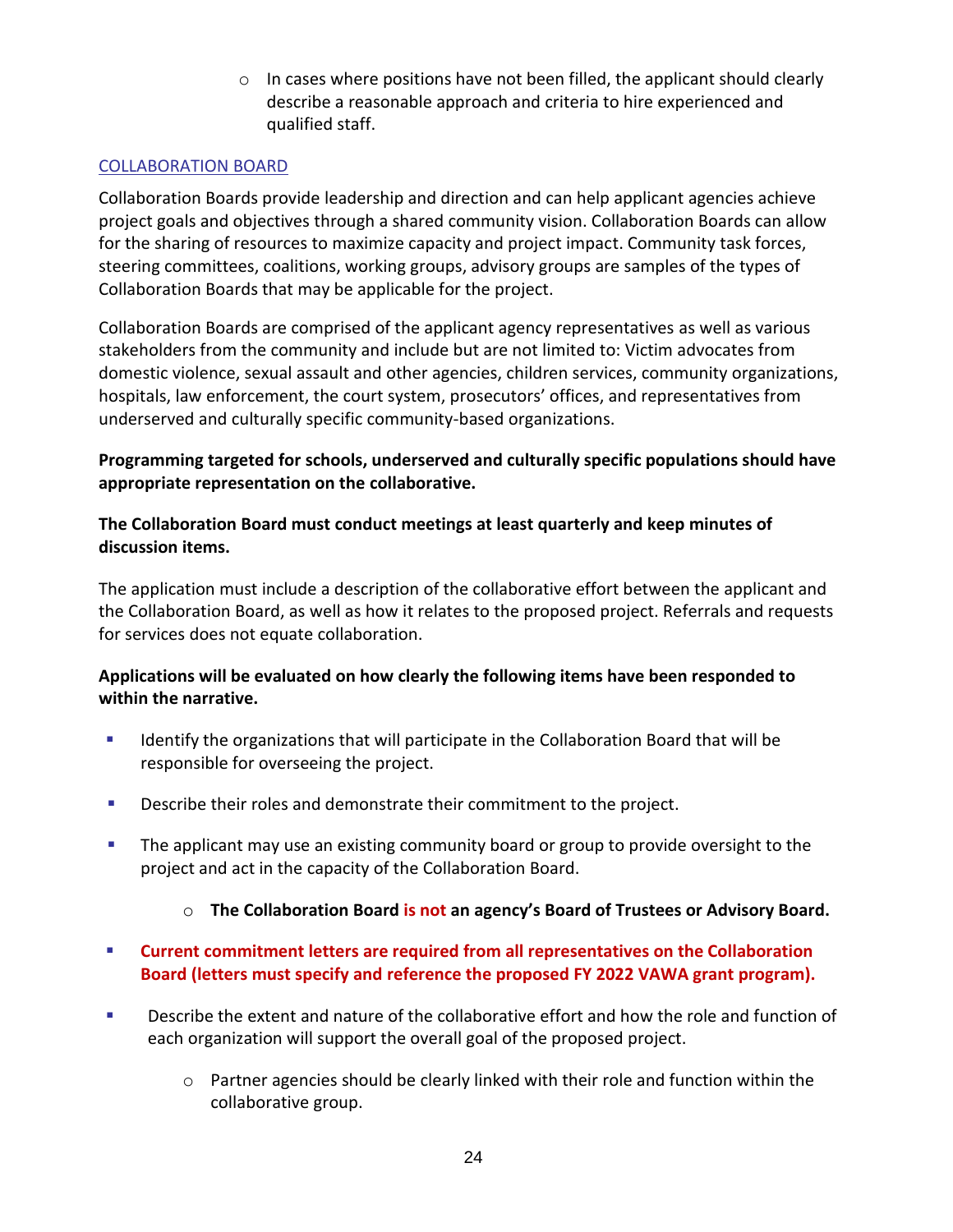- $\circ$  Describe how the collaborative group will provide oversight of project goals and objectives.
- Provide details describing the management of the collaborative group.
	- $\circ$  Describe when quarterly meetings will be held, how members will be notified of upcoming meetings, and the process for distributing and maintaining records of minutes of meetings.
- **FY 2022 VAWA Collaboration Board commitment letters must be submitted from each member agency and written on each member agency's letterhead.**
	- o **Each letter must be current and must specify and reference the proposed FY 2022 VAWA grant program.**
	- o **Each letter must describe the member agency's role and commitment to the proposed project.**
	- o **Letters MUST be uploaded as an attachment within the Collaboration Board section of the online application.**

#### EXECUTIVE SUMMARY

The Executive Summary serves as a concise and accurate description of the proposed project and should not introduce new information. The information provided should serve as a summarized version of the overall application narrative

#### **Purpose Statement**

The purpose statement should be clear and concise. It describes what the applicant is going to do, the population that is going to be served, how it will be accomplished and why it is important. Information provided within the purpose statement is reported to the Federal Funding Accountability and Transparency Act (FFATA) reporting system in response to FFATA legislation.

#### **Problem Statement and Project Description**

The applicant must provide a condensed version of the problem statement and project description and ensure activities, dates, data/statistics align with previously presented statement narratives.

#### **Participating Agencies/Collaboration**

The applicant must provide a detailed collaboration board list.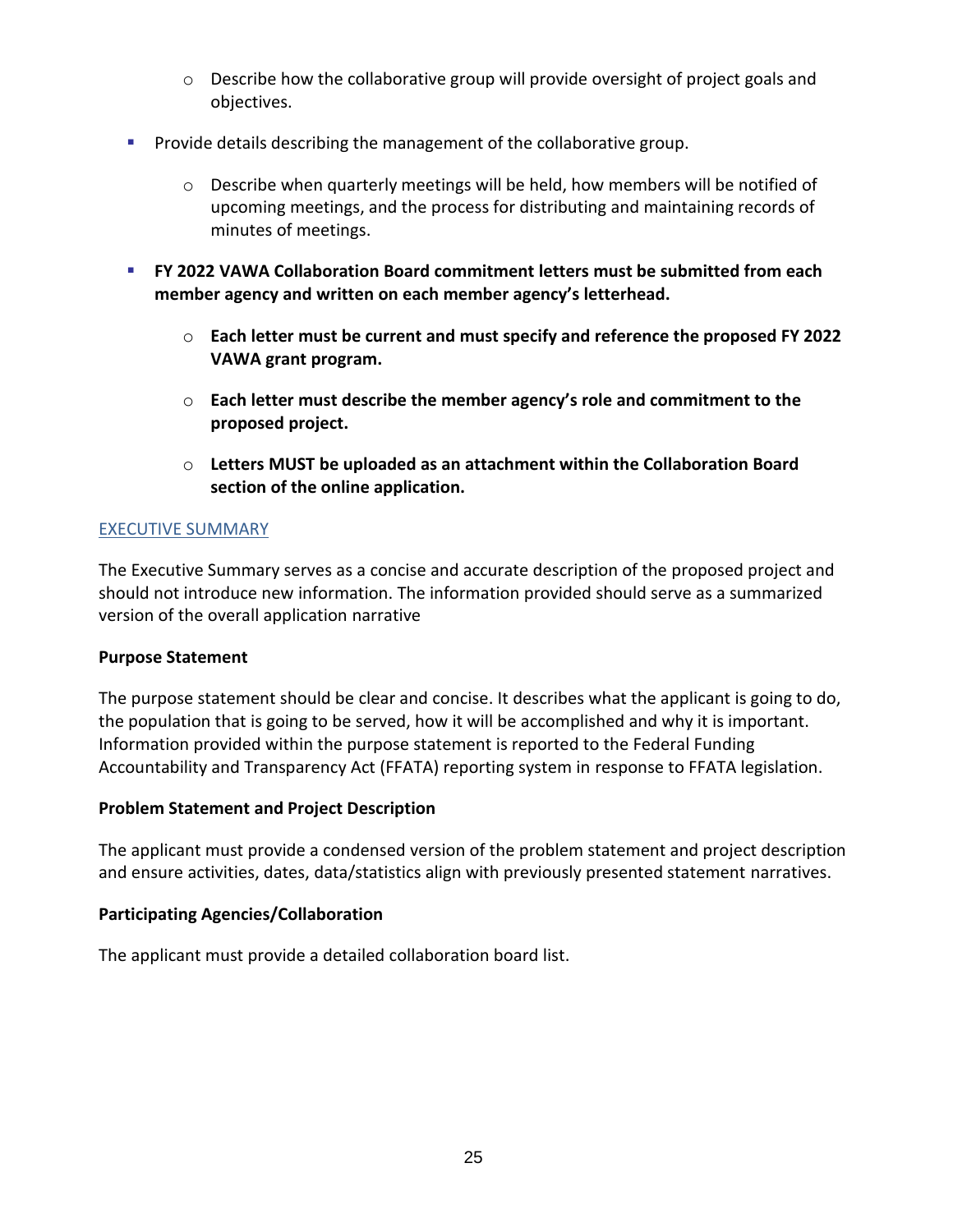#### BUDGET REQUIREMENTS

Describe any costs associated with implementing the program. Applicants should refer to the **OCJS Financial Budget Definitions Guide** for assistance with developing the budget and budget questions. **The guide can be accessed at** https[://www.ocjs.ohio.gov/grants.stm#gsc.tab=0.](http://www.ocjs.ohio.gov/grants.stm#gsc.tab%3D0)

# **Applications will be evaluated on how clearly the following items have been responded to within the budget forms and narratives.**

- **•** Present a clear and detailed budget.
	- o The budget forms **must** include **detailed** budget narratives that clearly explain and justify the budget information.
	- o Costs **must** be determined reasonable in view of the types and range of activities to be conducted, the number of participants to be served, and the expected results and benefits.
- Clearly state how the match funds will be used and the source of the match funds.

#### UNALLOWABLE COSTS

The unallowable cost list can be accessed at [http://www.ocjs.ohio.gov/ocjs\\_grants\\_unallowable\\_costs.pdf.](http://www.ocjs.ohio.gov/ocjs_grants_unallowable_costs.pdf)

# THIS SECTION IS INTENTIONALLY LEFT BLANK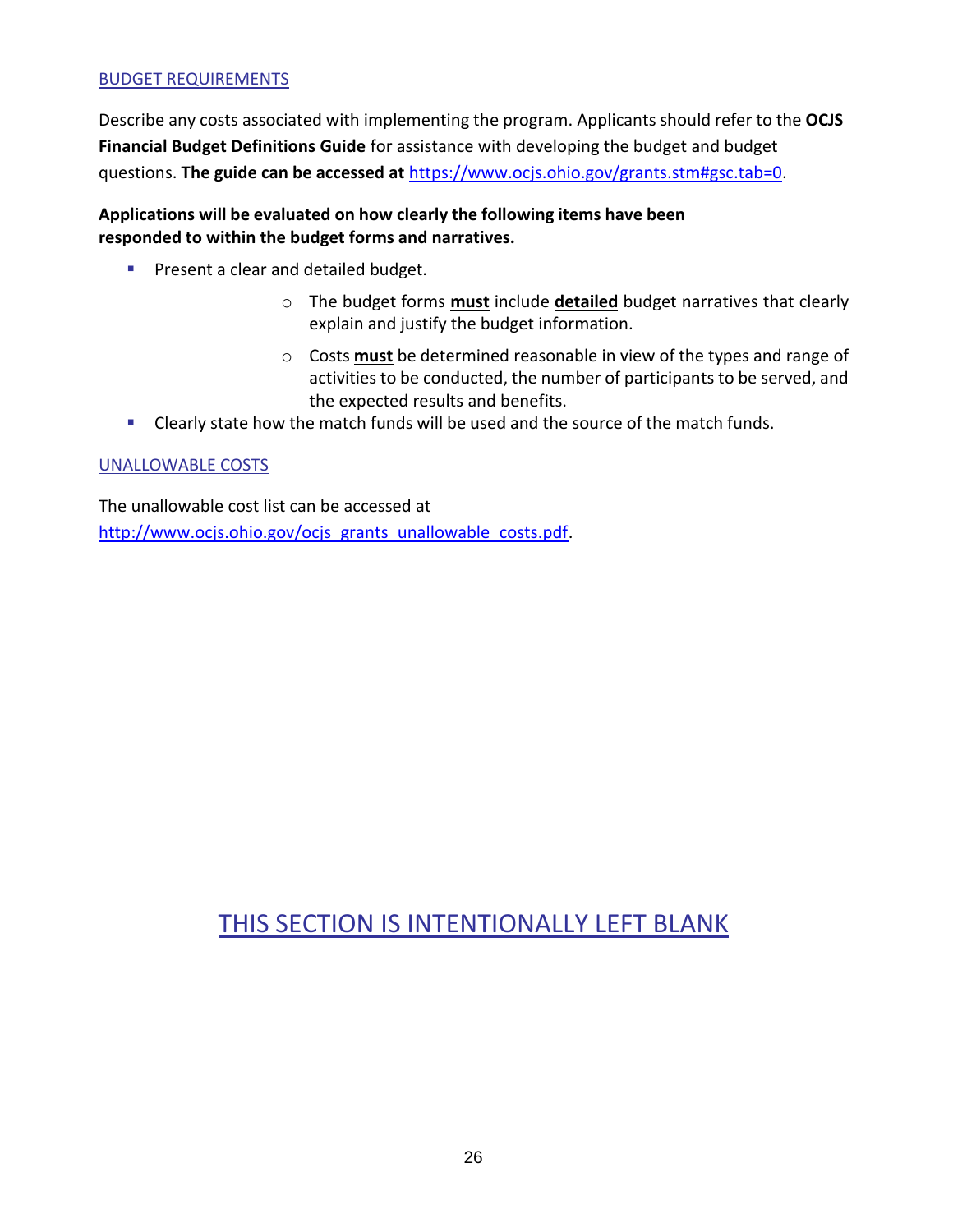# **Attachment B: Required Objectives**

# **Process:**

To provide [insert the number and type of training events] to [insert type(s) of multi-disciplinary professionals and program-specific agencies] to ensure a coordinated community response for victims/survivors (of domestic violence, dating violence, sexual assault, and stalking) during the grant period.

To provide [insert the number] trauma-informed trainings to [insert type(s) of multi-disciplinary professionals and program-specific agencies] and ensure trauma-informed responses for victims/survivors (of domestic violence, dating violence, sexual assault, and stalking) during the grant period.

To provide [insert the number] neurobiology of sexual assault trauma trainings for [insert type(s) of multi-disciplinary professionals and program-specific agencies] and ensure trauma informed responses for victims/survivors of sexual assault trauma during the grant period.

To provide [insert number][insert underserved population and/or limited English proficient individuals] with community resource information during the grant period.

To provide [insert number] victims/survivors with resources (and/or services) to address barriers and increase access to economic justice needs (i.e. stable housing, employment, basic needs etc.) during the grant period.

To provide support groups to [insert number] victims/survivors (of domestic violence, dating violence, sexual assault, and stalking) and decrease feelings of isolation and self-blame during the grant period.

# **Outcomes:**

To increase [insert measure of increase] the knowledge level of [insert type(s) of multi-disciplinary professionals and program-specific agencies] and ensure coordinated community response for victims/survivors (of domestic violence, dating violence, sexual assault, and stalking) following training events during the grant period.

To increase [insert measure of increase] the knowledge level of [insert type(s) of multi-disciplinary professionals and program-specific agencies] and ensure trauma-informed responses for victims/survivors (of domestic violence, dating violence, sexual assault, and stalking) following training events during the grant period.

To increase [insert measure of increase] the knowledge of the neurobiology of sexual assault trauma in [insert type(s) of multi-disciplinary professionals and program-specific agencies] and ensure trauma-informed responses for victims/survivors of sexual assault trauma during the grant period.

To increase (or maintain) by [insert measure of increase] the number of [insert underserved population and/or limited English proficient] who have access to community resources during the grant period.